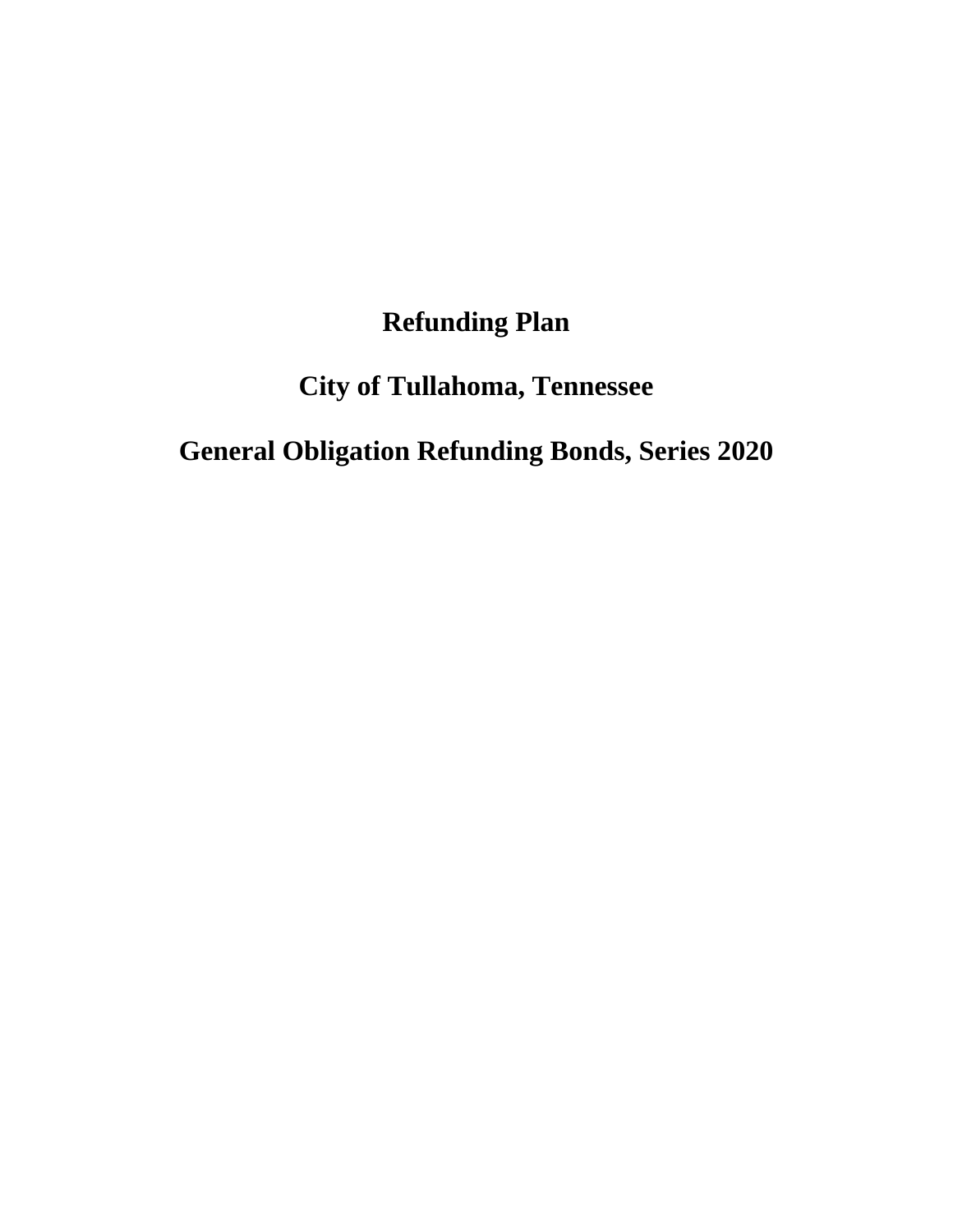## **Refunding Plan City of Tullahoma, Tennessee General Obligation School Refunding Bonds, Series 2020**

### 1) **Entity Information**:

- a. **Name of Government**: City of Tullahoma, Tennessee
- b. **Name of Governing Body**: The City of Tullahoma Board of Mayor and Aldermen
- c. **Mailing Address**: 201 West Grundy Street, Tullahoma, TN 37388
- d. **City Mayor Email Address**: mayor@tullahomatn.gov
- e.

#### **Contact for Additional Information**: Ms. Sue Wilson Director of Finance 931-455-2648

f. **Permission is hereby granted to contact our Financial Advisor**:

Mr. Ashley McAnulty Senior Vice President Stephens Inc. 615-279-4334 AMcAnulty@stephens.com 615-279-4351 (FAX)

swilson@tullahomatn.gov

- 2) **Timing Information**: The Board of Mayor and Aldermen will meet on Monday, June 22, 2020.
- 3) **Specific Request**: We are requesting a Report of Review of Plan pursuant to TCA 9-21-903. The City is rated "Aa2" and is not making any request related to Balloon Indebtedness.
- 4) **Method of Sale:** The refunding bonds will be sold at a Competitive Sale.
- 5) **Identification of Key Professionals**: Please see Exhibit A: Distribution List
- 6) **Purpose of Refunding**: The purpose of the refunding is debt service savings. The total savings from the fixed rate refunding are estimated at \$1,217,596 and the net present value savings are estimated at \$1,143,272, which is 57.746% of refunded interest or 11.359% of refunded principal (see page 1 of Exhibit B). The City may refund fewer bonds than those authorized.

In 2006, the City issued General Obligation Refunding Bonds, Series 2006 to refund all of the City's Public Improvement Bonds, Series 2001, dated December 1, 2001, maturing April 1, 2018 through April 1, 2026, inclusive and to pay costs incident to the issuance and sale of the Bonds. The City anticipates structuring the new refunding bond issue in such a way as to create approximately uniform savings in each year from 2021 to the final maturity in 2026. The City expects to refund the bonds maturing in the years 2021 to 2026.

In 2010, the City issued General Obligation School Bonds, Series 2010 to provide funds for the following purposes: (i) acquisition of land and site development for school purposes; (ii)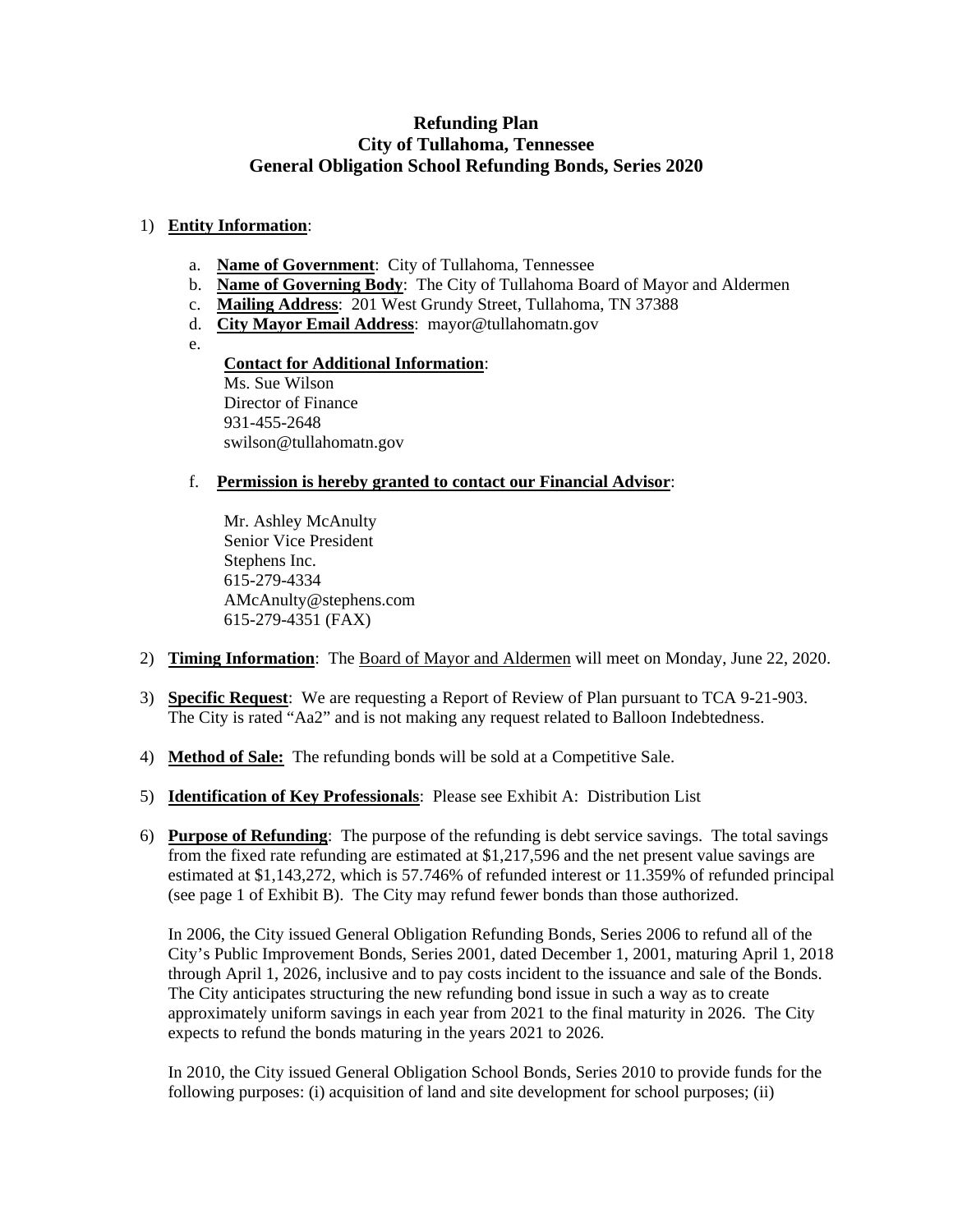constructing, repairing, renovating and equipping of school buildings and school facilities; (iii) payment of legal, fiscal, administrative, architectural and engineering costs incident to all of the foregoing; (iv) reimbursement to the appropriate fund of the Municipality for prior expenditures for the foregoing costs, if applicable; and (v) payment of costs incident to the issuance and sale of the Bonds. The City anticipates structuring the new refunding bond issue in such a way as to create approximately uniform savings in each year from 2021 to the final maturity in 2033. The City expects to refund the bonds maturing in the years 2021 to 2033.

**Statement of Compliance with Debt Management Policy**: The following are some of the relevant sections of the City's Debt Management Policy:

#### Refinancing Outstanding Debt:

The City will refund debt when it is in the best financial interest of the City to do so. The decision to refinance must be explicitly approved by the governing body, and all plans for current or advance refunding of debt must be in compliance with state laws and regulations.

#### Costs of Debt:

All costs associated with the initial issuance or incurrence of debt, management and repayment of debt (including interest, principal, and fees or charges) shall be disclosed prior to action by the Board of Mayor and Aldermen.

#### Professional Services:

The City shall require all professionals engaged in the process of issuing debt to clearly disclose all compensation and consideration received related to services provided in the debt issuance process by both the City and the lender or conduit issuer, if any. This includes "soft" costs or compensations in lieu of direct payments.

#### **a. Series 2006 (Refunded Bond Issue)**

| Name of Issue                       | <b>General Obligation Refunding</b> |
|-------------------------------------|-------------------------------------|
|                                     | Bonds, Series 2006                  |
| Terms:                              | See Exhibit B                       |
| Date of Issue:                      | December 15, 2006                   |
| Date of Authorization:              | On or About November 2006           |
| Copy of CT-0253                     | See Exhibit C                       |
| <b>Bank Qualified?</b>              | N <sub>0</sub>                      |
| Projects Funded with Bonds:         | Originally School construction and  |
|                                     | improvements                        |
| Remaining Project Life (if avg life | Exceeds 2026                        |
| ext)                                |                                     |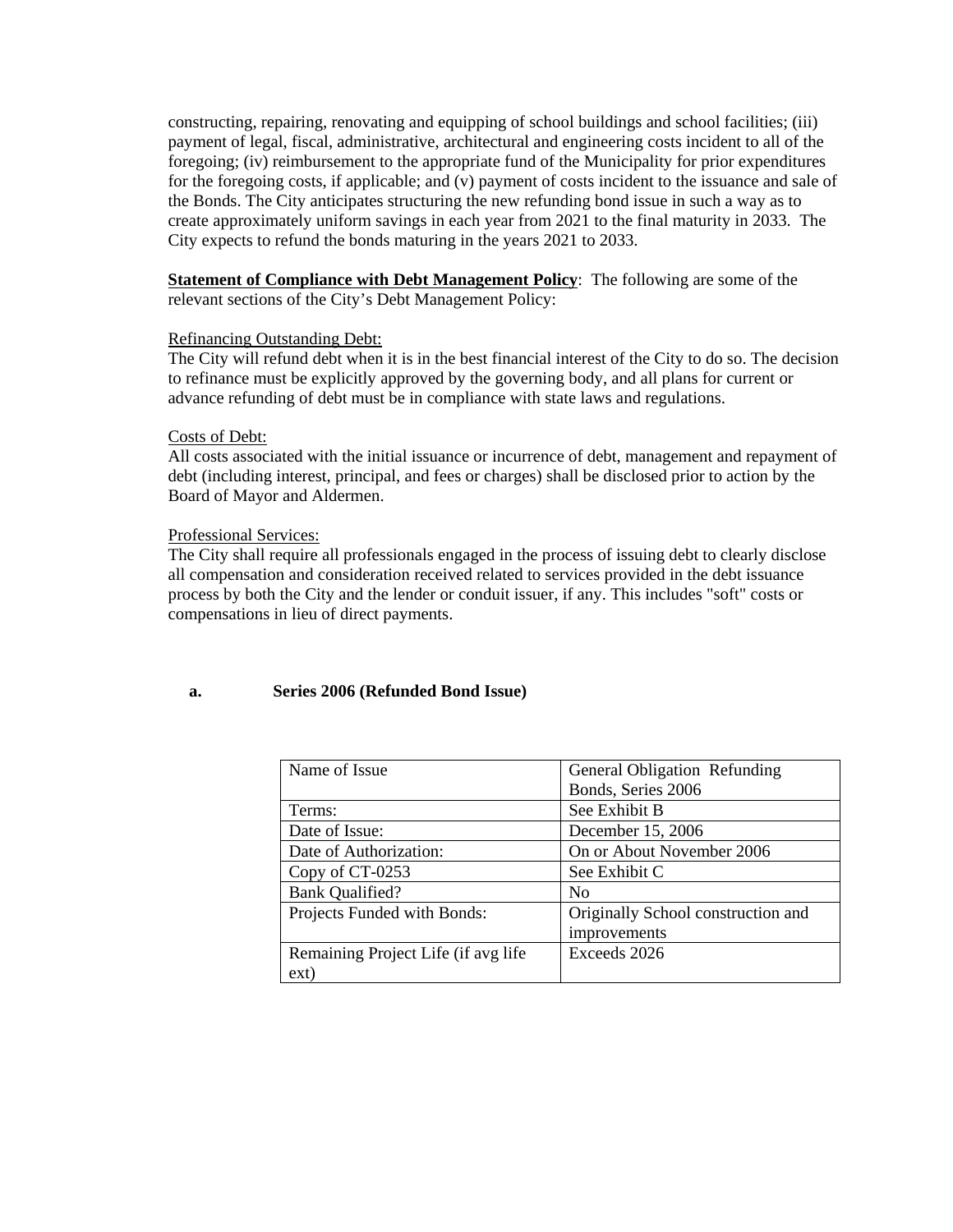## **b. Series 2010 (Refunded Bond Issue)**

| Name of Issue                       | General Obligation School Bonds, |
|-------------------------------------|----------------------------------|
|                                     | Series 2010                      |
| Terms:                              | See Exhibit B                    |
| Date of Issue:                      | August 10, 2010                  |
| Date of Authorization:              | On or About July 2010            |
| Copy of CT-0253                     | See Exhibit C                    |
| <b>Bank Qualified?</b>              | No                               |
| Projects Funded with Bonds:         | School and other public          |
|                                     | improvements                     |
| Remaining Project Life (if avg life | Exceeds 2033                     |
| ext)                                |                                  |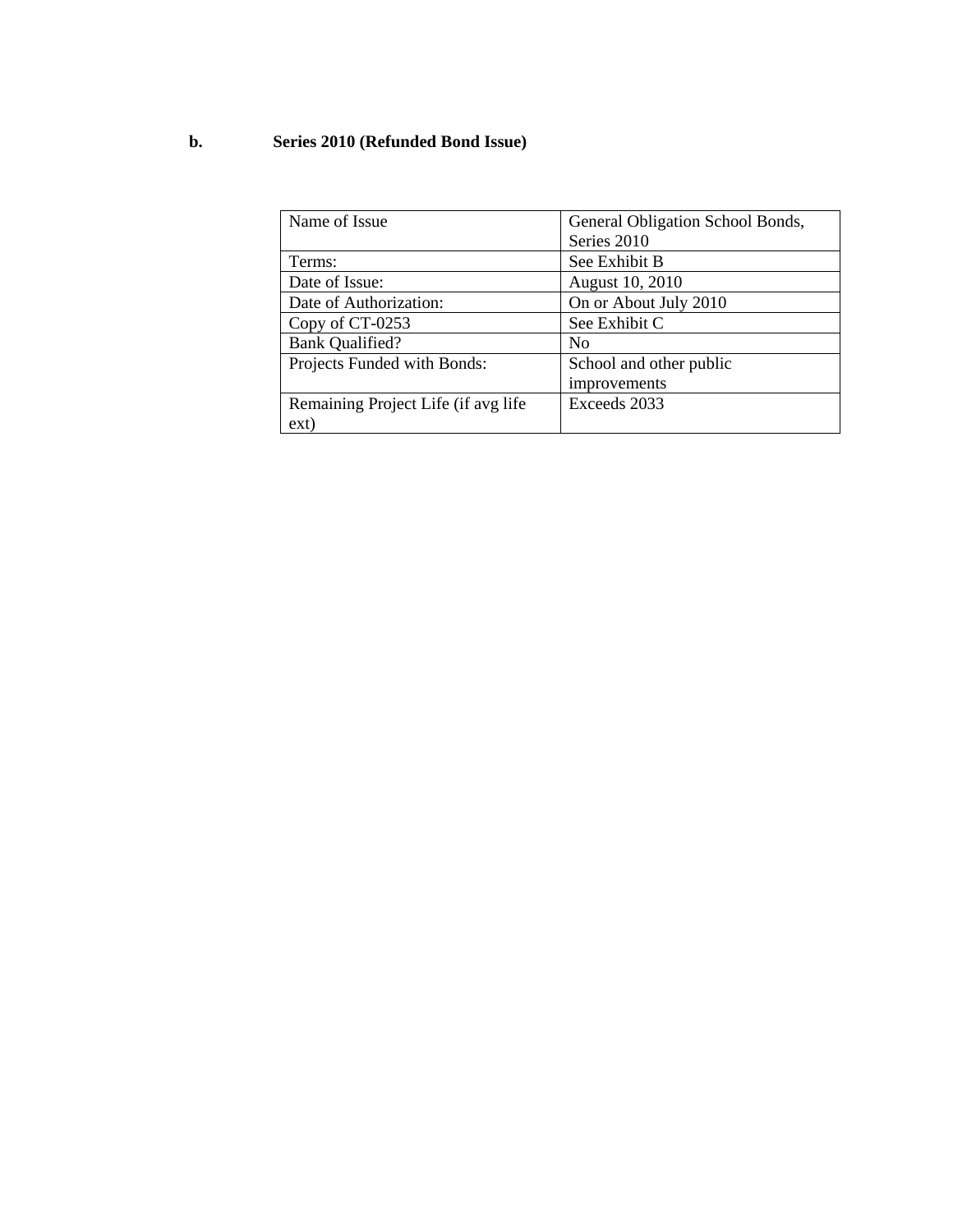Appendix A

Distribution List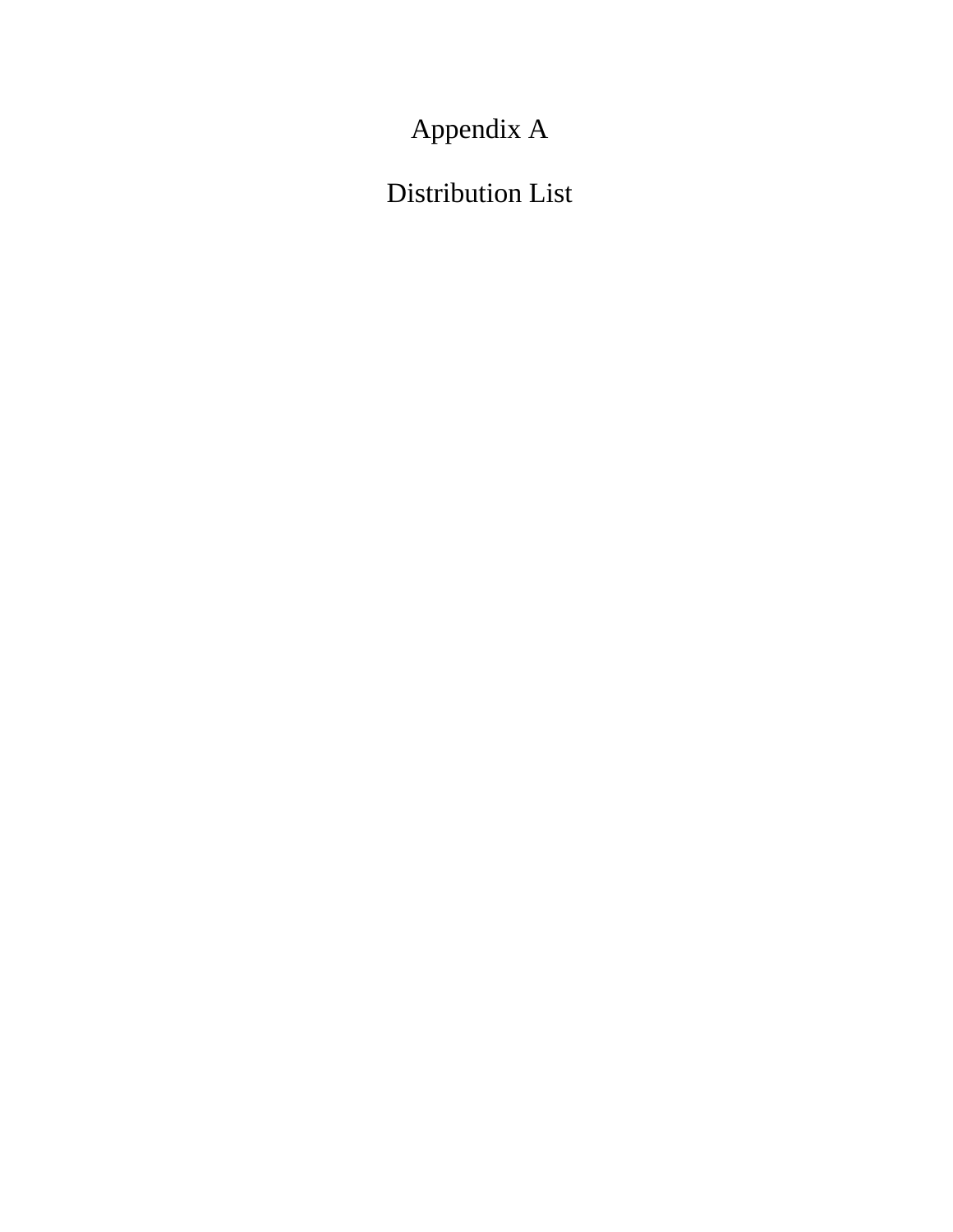## **Distribution List Engagement #362402**

## \$ 10,325,000 CITY OF TULLAHOMA, TENNESSEE General Obligation Refunding Bonds, Series 2020

#### **ISSUER**

**City of Tullahoma**  201 West Grundy Street P.O. Box 807 Tullahoma, TN 37388 **Lane Curlee, Mayor**  Mayor@tullahomatn.giv **Phone: (931) 581-0360 Sue Wilson, Director of Finance/Recorder**  swilson@tullahomatn.gov **Phone: (931) 455-2648 Rosemary Golden, City Recorder**  rgolden@tullahomatn.gov **Jennifer Moody, City Administrator**  jmoody@tullahomatn.gov **Phone: (931) 455-2648**  Fax: (931) 455-0038

#### **CITY ATTORNEY**

201 West Grundy Street P.O. Box 807 Tullahoma, TN 37388 **Stephen Worsham, Esq.** 

**Phone:** (931) 455-2648<br>Fax: (931) 455-0038 (931) 455-0038

#### **BOND COUNSEL**

**Bass, Berry & Sims PLC**  150 3rd Avenue South, Suite 2800 Nashville, TN 37201 **Jeff Oldham, Esq.**  joldham@bassberry.com **Phone: (615) 742-7704**  Fax: (615) 742-2817 **Nikkole Johnson, Closing Coordinator**  njohnson@bassberry.com **Phone: (615) 259-6117**  Fax: (615) 248-2935

#### **REGISTRATION/PAYING AGENT AND ESCROW AGENT**

**U. S. Bank National Association**  Corporate Trust Services Global Corporate Trust Department 333 Commerce Street, Suite 800 Nashville, TN 37201 **Connie Jaco** 

## Connie.jaco@usbank.com

**Phone: (615) 251-0716**  Fax: (615) 251-0737

#### **MUNICIPAL ADVISOR**

**Stephens Inc.**  3100 West End Avenue One American Center, Suite 630 Nashville, TN 37203 **Ashley McAnulty, Banker**  amcanulty@stephens.com jstarcher@stephens.com max.neely@stephens.com **Phone: (615) 279-4334 (800) 732-6847** Fax: (615) 279-4351

**RATING AGENCY Moody's Investors Service** 

**UNDERWRITER: TBD**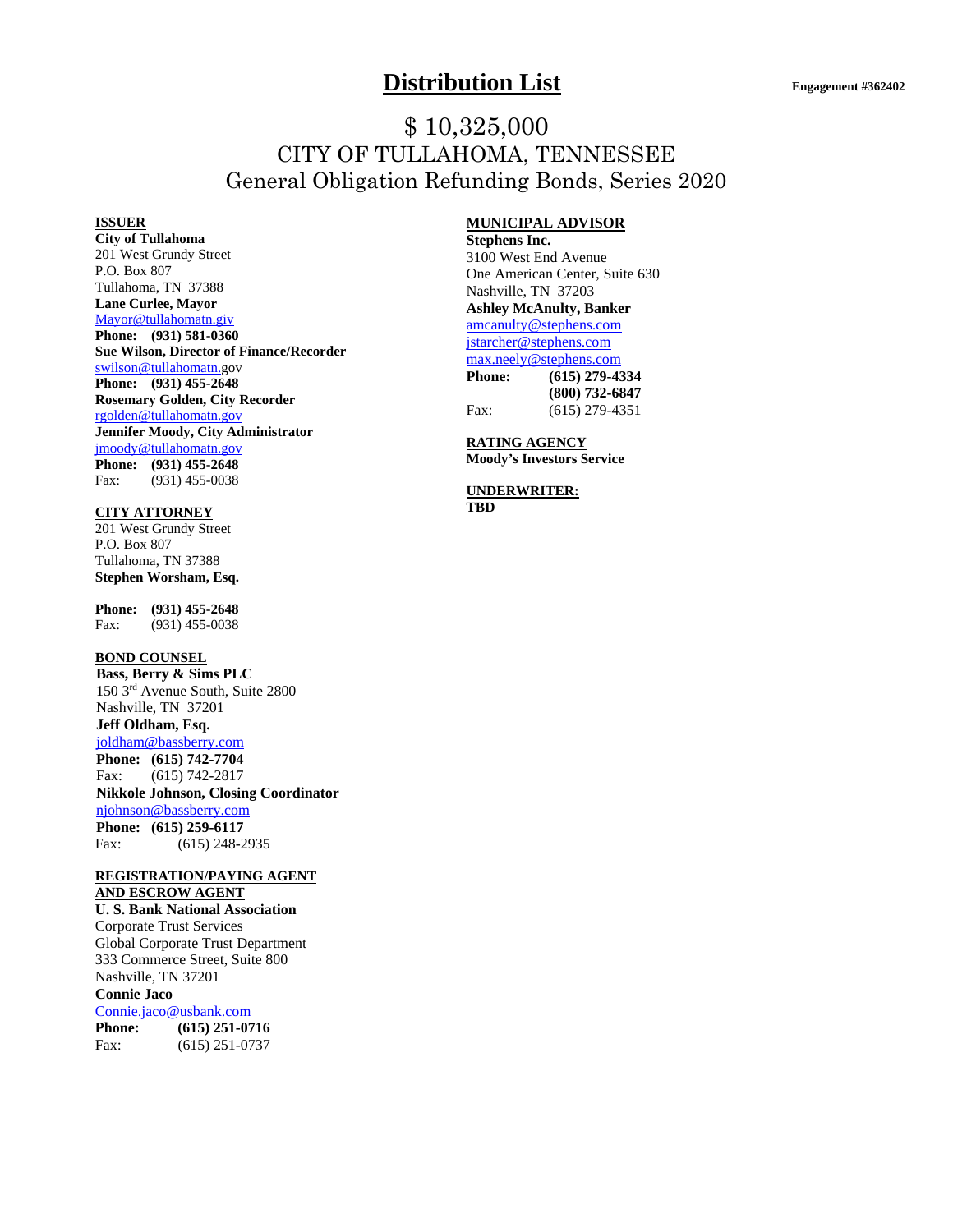Appendix B

Refunding Analysis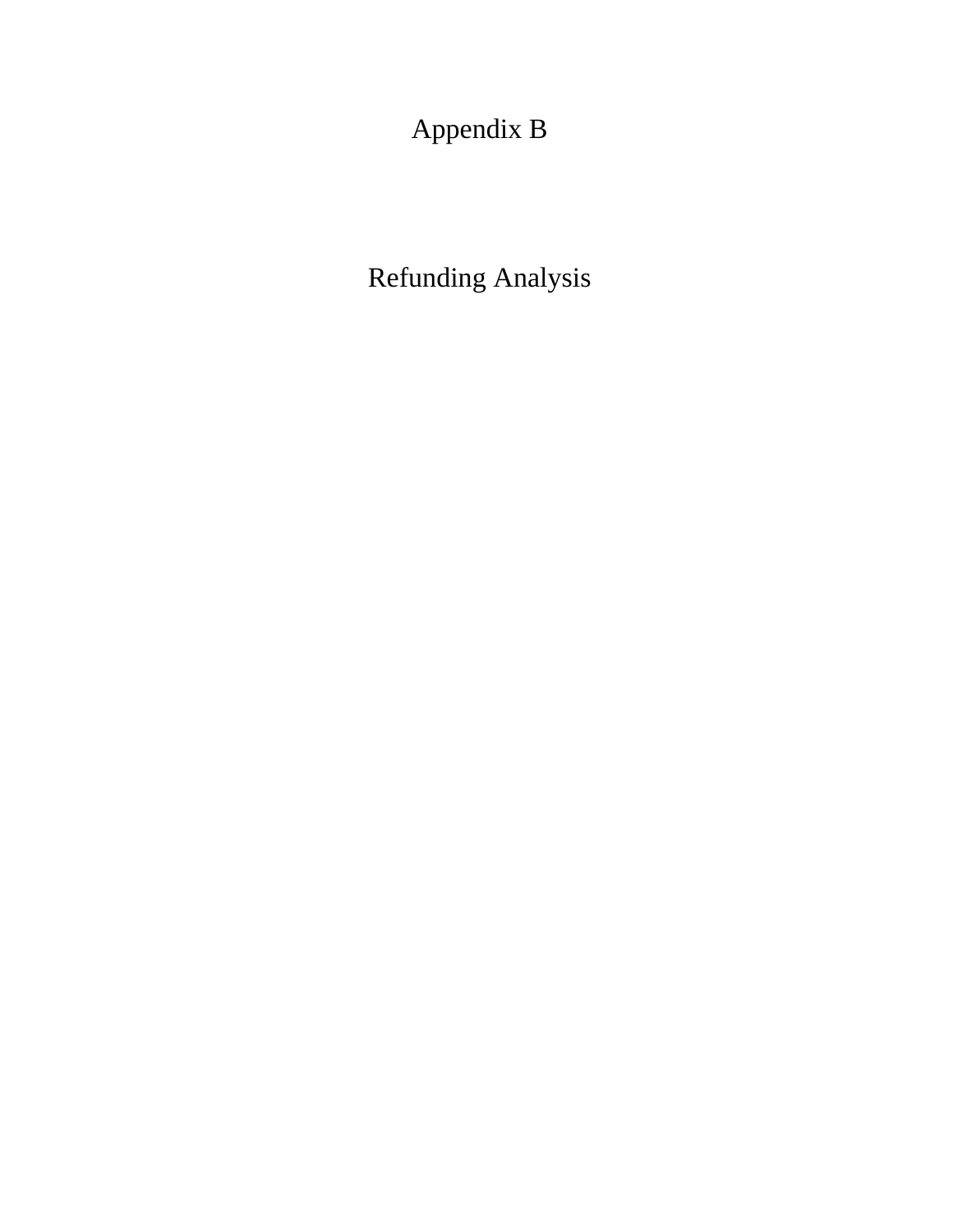\$10,325,000 General Obligation Refunding Bonds, Series 2020 Dated: July 3, 2020

## Table of Contents

## Report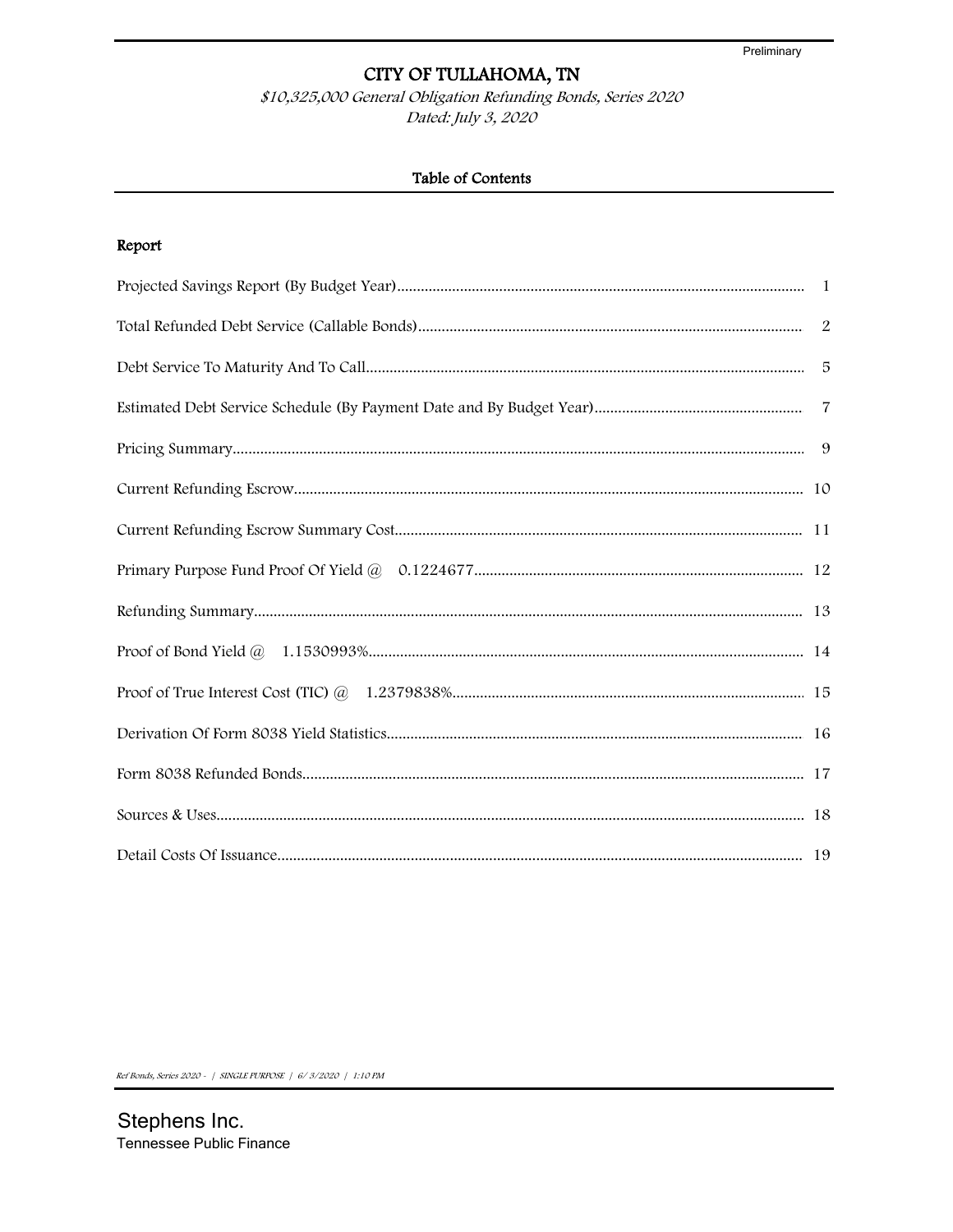### \$10,325,000 General Obligation Refunding Bonds, Series 2020 Dated: July 3, 2020

#### Projected Savings Report (By Budget Year)

| Date       | Total P+I       | Net New D/S     | Old Net D/S     | Savings        |
|------------|-----------------|-----------------|-----------------|----------------|
| 06/30/2021 | 1,429,705.25    | 1,429,705.25    | 1,524,381.26    | 94,676.01      |
| 06/30/2022 | 1,381,457.50    | 1,381,457.50    | 1,475,093.76    | 93,636.26      |
| 06/30/2023 | 1,375,607.50    | 1,375,607.50    | 1,470,068.76    | 94,461.26      |
| 06/30/2024 | 1,318,457.50    | 1,318,457.50    | 1,414,568.76    | 96,111.26      |
| 06/30/2025 | 1,315,332.50    | 1,315,332.50    | 1,408,593.76    | 93,261.26      |
| 06/30/2026 | 1,256,547.50    | 1,256,547.50    | 1,352,018.76    | 95,471.26      |
| 06/30/2027 | 390,702.50      | 390,702.50      | 482,640.63      | 91,938.13      |
| 06/30/2028 | 402,027.50      | 402,027.50      | 494,312.50      | 92,285.00      |
| 06/30/2029 | 387,830.00      | 387,830.00      | 480,062.50      | 92,232.50      |
| 06/30/2030 | 398,392.50      | 398,392.50      | 489,843.75      | 91,451.25      |
| 06/30/2031 | 402,657.50      | 402,657.50      | 498,437.50      | 95,780.00      |
| 06/30/2032 | 411,007.50      | 411,007.50      | 505,500.00      | 94,492.50      |
| 06/30/2033 | 443,700.00      | 443,700.00      | 535,500.00      | 91,800.00      |
| Total      | \$10,913,425.25 | \$10,913,425.25 | \$12,131,021.94 | \$1,217,596.69 |

## Gross PV Debt Service Savings....................................................................................................................................................................... 1,139,041.67 Net PV Cashflow Savings @ 1.416%(AIC)................................................................................................................................................... 1,139,041.67 Contingency or Rounding Amount................................................................................................................................................................ 4,230.68 Net Present Value Benefit............................................................................................................................................................................... \$1,143,272.35 Net PV Benefit / \$1,979,828.95 PV Refunded Interest................................................................................................................................ 57.746% Net PV Benefit / \$11,478,070.54 PV Refunded Debt Service..................................................................................................................... 9.960% Net PV Benefit / \$10,065,000 Refunded Principal...................................................................................................................................... 11.359% Net PV Benefit / \$10,325,000 Refunding Principal..................................................................................................................................... 11.073%

#### Refunding Bond Information

| $\sim$ |  |
|--------|--|
| $\sim$ |  |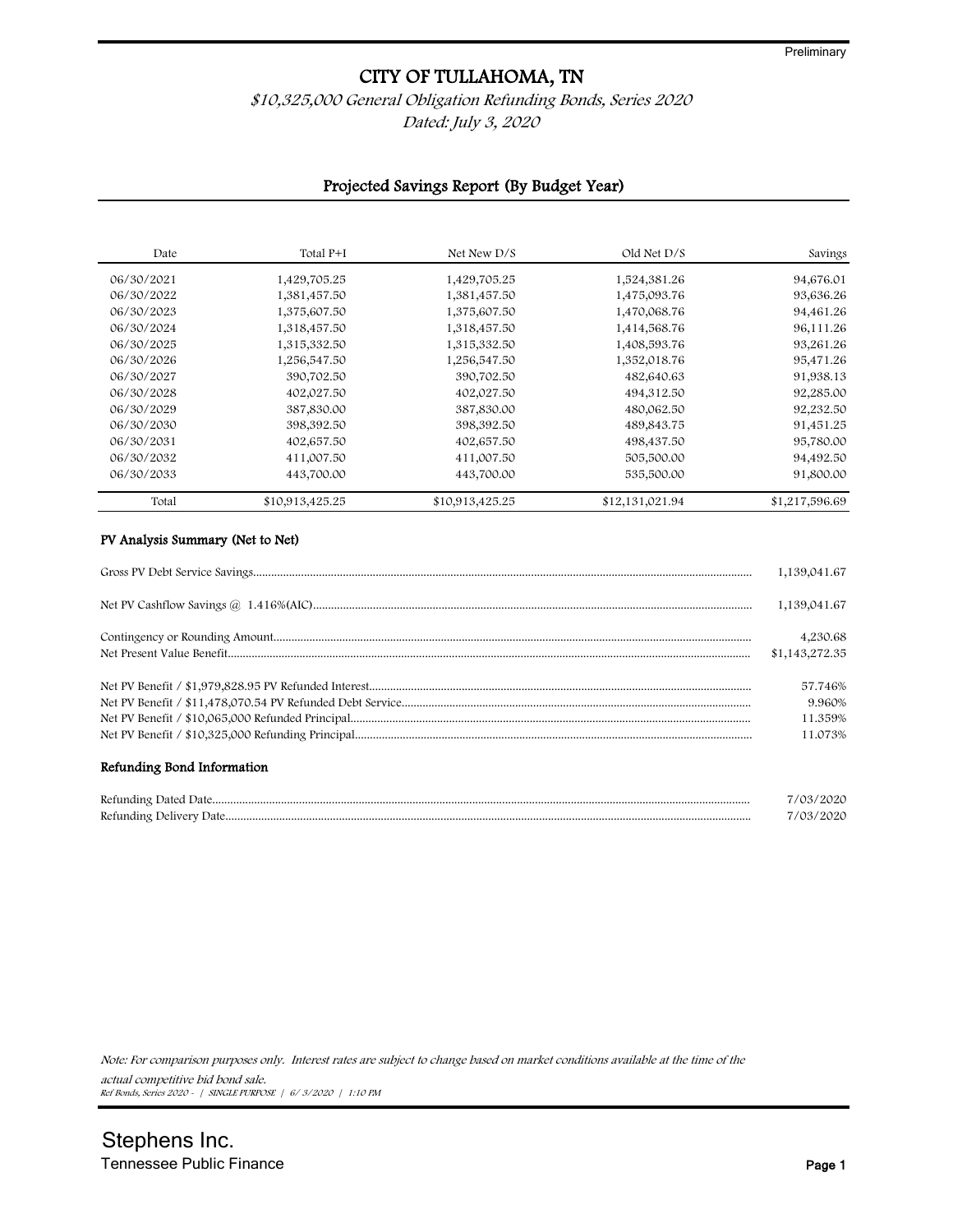## \$9,320,000 General Obligation Refunding Bonds, Series 2006 Dated: December 15, 2006

#### Total Refunded Debt Service (Callable Bonds)

| Date       | Principal      | Coupon | Interest     | Total P+I      | Fiscal Total |
|------------|----------------|--------|--------------|----------------|--------------|
| 10/01/2020 |                |        | 122,300.00   | 122,300.00     |              |
| 04/01/2021 | 1,040,000.00   | 4.000% | 122,300.00   | 1,162,300.00   |              |
| 06/30/2021 |                |        |              |                | 1,284,600.00 |
| 10/01/2021 |                |        | 101,500.00   | 101,500.00     |              |
| 04/01/2022 | 1,035,000.00   | 4.000% | 101,500.00   | 1,136,500.00   |              |
| 06/30/2022 |                |        |              |                | 1,238,000.00 |
| 10/01/2022 |                |        | 80,800.00    | 80,800.00      |              |
| 04/01/2023 | 1,025,000.00   | 4.000% | 80,800.00    | 1,105,800.00   |              |
| 06/30/2023 |                |        |              |                | 1,186,600.00 |
| 10/01/2023 |                |        | 60,300.00    | 60,300.00      |              |
| 04/01/2024 | 1,015,000.00   | 4.000% | 60,300.00    | 1,075,300.00   |              |
| 06/30/2024 |                |        |              |                | 1,135,600.00 |
| 10/01/2024 |                |        | 40,000.00    | 40,000.00      |              |
| 04/01/2025 | 1,005,000.00   | 4.000% | 40,000.00    | 1,045,000.00   |              |
| 06/30/2025 |                |        |              |                | 1,085,000.00 |
| 10/01/2025 |                |        | 19,900.00    | 19,900.00      |              |
| 04/01/2026 | 995,000.00     | 4.000% | 19,900.00    | 1,014,900.00   |              |
| 06/30/2026 |                |        |              |                | 1,034,800.00 |
| Total      | \$6,115,000.00 |        | \$849,600.00 | \$6,964,600.00 |              |

#### Yield Statistics

| Refunding Bond Information |             |
|----------------------------|-------------|
|                            | 3.218 Years |
|                            | 3.218 Years |
|                            | 4.0000000%  |
|                            | 3.218 Years |
|                            | 7/03/2020   |

| Refunding Dated Date.         |  |
|-------------------------------|--|
| Refunding<br>. Jelivery Llate |  |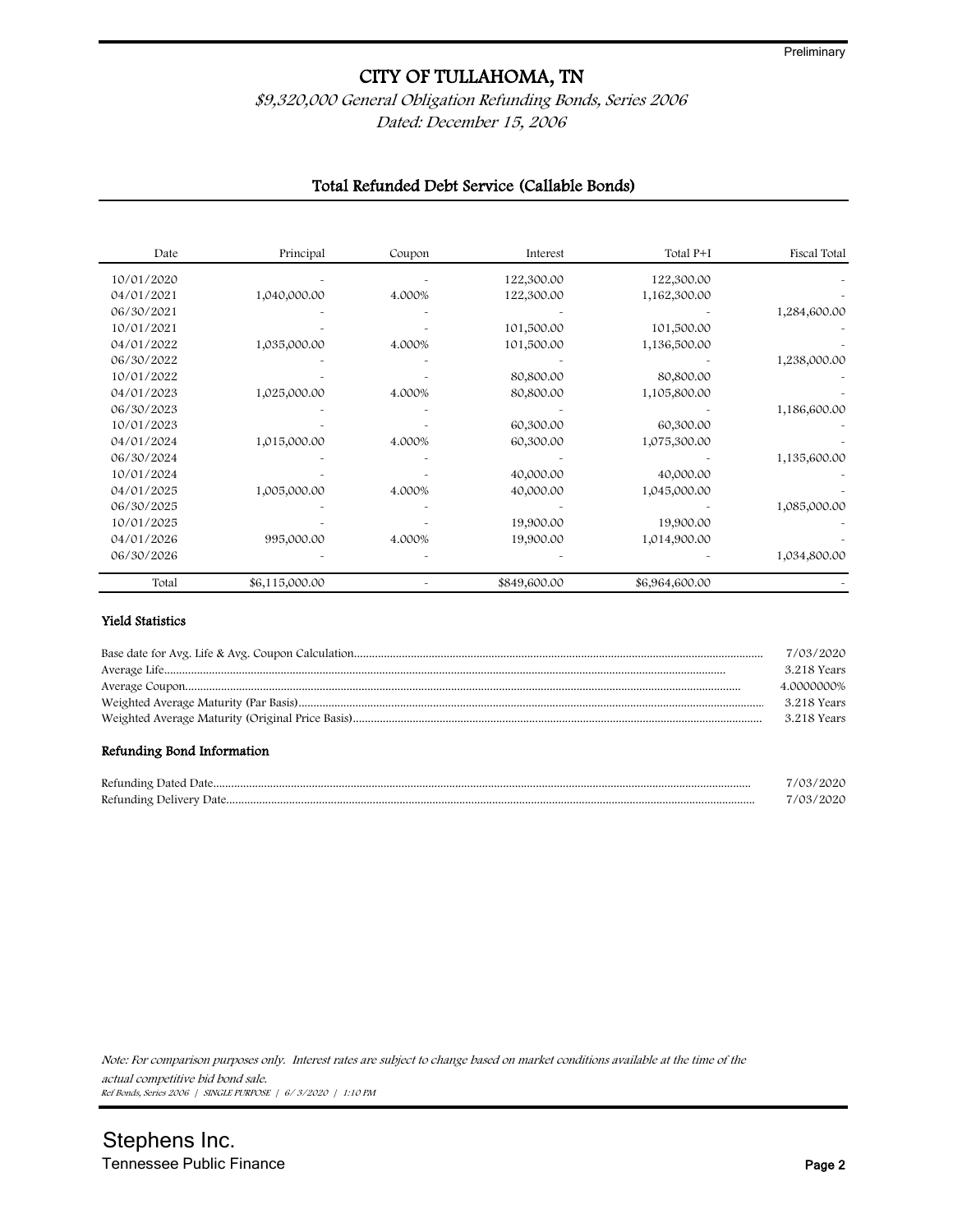## \$4,750,000 General Obligation School Bonds, Series 2010 Dated: August 10, 2010

## Total Refunded Debt Service

| Date       | Principal      | Coupon                | Interest       | Total P+I      | Fiscal Total |
|------------|----------------|-----------------------|----------------|----------------|--------------|
| 10/01/2020 | 100,000.00     | 2.625%                | 70,546.88      | 170,546.88     |              |
| 04/01/2021 |                |                       | 69,234.38      | 69,234.38      |              |
| 06/30/2021 |                |                       |                |                | 239,781.26   |
| 10/01/2021 | 100,000.00     | 2.750%                | 69,234.38      | 169,234.38     |              |
| 04/01/2022 |                |                       | 67,859.38      | 67,859.38      |              |
| 06/30/2022 |                |                       |                |                | 237,093.76   |
| 10/01/2022 | 150,000.00     | 3.000%                | 67,859.38      | 217,859.38     |              |
| 04/01/2023 |                |                       | 65,609.38      | 65,609.38      |              |
| 06/30/2023 |                |                       |                |                | 283,468.76   |
| 10/01/2023 | 150,000.00     | 3.000%                | 65,609.38      | 215,609.38     |              |
| 04/01/2024 |                |                       | 63,359.38      | 63,359.38      |              |
| 06/30/2024 |                |                       |                |                | 278,968.76   |
| 10/01/2024 | 200,000.00     | 3.125%                | 63,359.38      | 263,359.38     |              |
| 04/01/2025 |                |                       | 60,234.38      | 60,234.38      |              |
| 06/30/2025 |                |                       |                |                | 323,593.76   |
| 10/01/2025 | 200,000.00     | 3.250%                | 60,234.38      | 260,234.38     |              |
| 04/01/2026 |                |                       | 56,984.38      | 56,984.38      |              |
| 06/30/2026 |                |                       |                |                | 317,218.76   |
| 10/01/2026 | 375,000.00     | 3.375%                | 56,984.38      | 431,984.38     |              |
| 04/01/2027 |                |                       | 50,656.25      | 50,656.25      |              |
| 06/30/2027 |                |                       |                |                | 482,640.63   |
| 10/01/2027 | 400,000.00     | 3.500%                | 50,656.25      | 450,656.25     |              |
| 04/01/2028 |                |                       | 43,656.25      | 43,656.25      |              |
| 06/30/2028 |                |                       |                |                | 494,312.50   |
| 10/01/2028 | 400,000.00     | 3.625%                | 43,656.25      | 443,656.25     |              |
| 04/01/2029 |                |                       | 36,406.25      | 36,406.25      |              |
| 06/30/2029 |                |                       |                |                | 480,062.50   |
| 10/01/2029 | 425,000.00     | 3.750%                | 36,406.25      | 461,406.25     |              |
| 04/01/2030 |                |                       | 28,437.50      | 28,437.50      |              |
| 06/30/2030 |                |                       |                |                | 489,843.75   |
| 10/01/2030 | 450,000.00     | 3.750%                | 28,437.50      | 478,437.50     |              |
| 04/01/2031 |                |                       | 20,000.00      | 20,000.00      |              |
| 06/30/2031 |                |                       |                |                | 498,437.50   |
| 10/01/2031 | 475,000.00     | 4.000%                | 20,000.00      | 495,000.00     |              |
| 04/01/2032 |                |                       | 10,500.00      | 10,500.00      |              |
| 06/30/2032 |                |                       |                |                | 505,500.00   |
| 10/01/2032 | 525,000.00     | 4.000%                | 10,500.00      | 535,500.00     |              |
| 06/30/2033 |                |                       |                |                | 535,500.00   |
| Total      | \$3,950,000.00 | $\tilde{\phantom{a}}$ | \$1,216,421.94 | \$5,166,421.94 |              |

#### Yield Statistics

| 7/03/2020   |
|-------------|
| 8.029 Years |
| 3.7217215%  |
| 8.029 Years |
| 8.029 Years |
|             |

#### Refunding Bond Information

|                                                                                                                                  | 7/03/2020 |
|----------------------------------------------------------------------------------------------------------------------------------|-----------|
|                                                                                                                                  | 7/03/2020 |
| Note: For comparison purposes only. Interest rates are subject to change based on market conditions available at the time of the |           |

actual competitive bid bond sale. School Bonds, Series 2010 | SINGLE PURPOSE | 6/ 3/2020 | 1:10 PM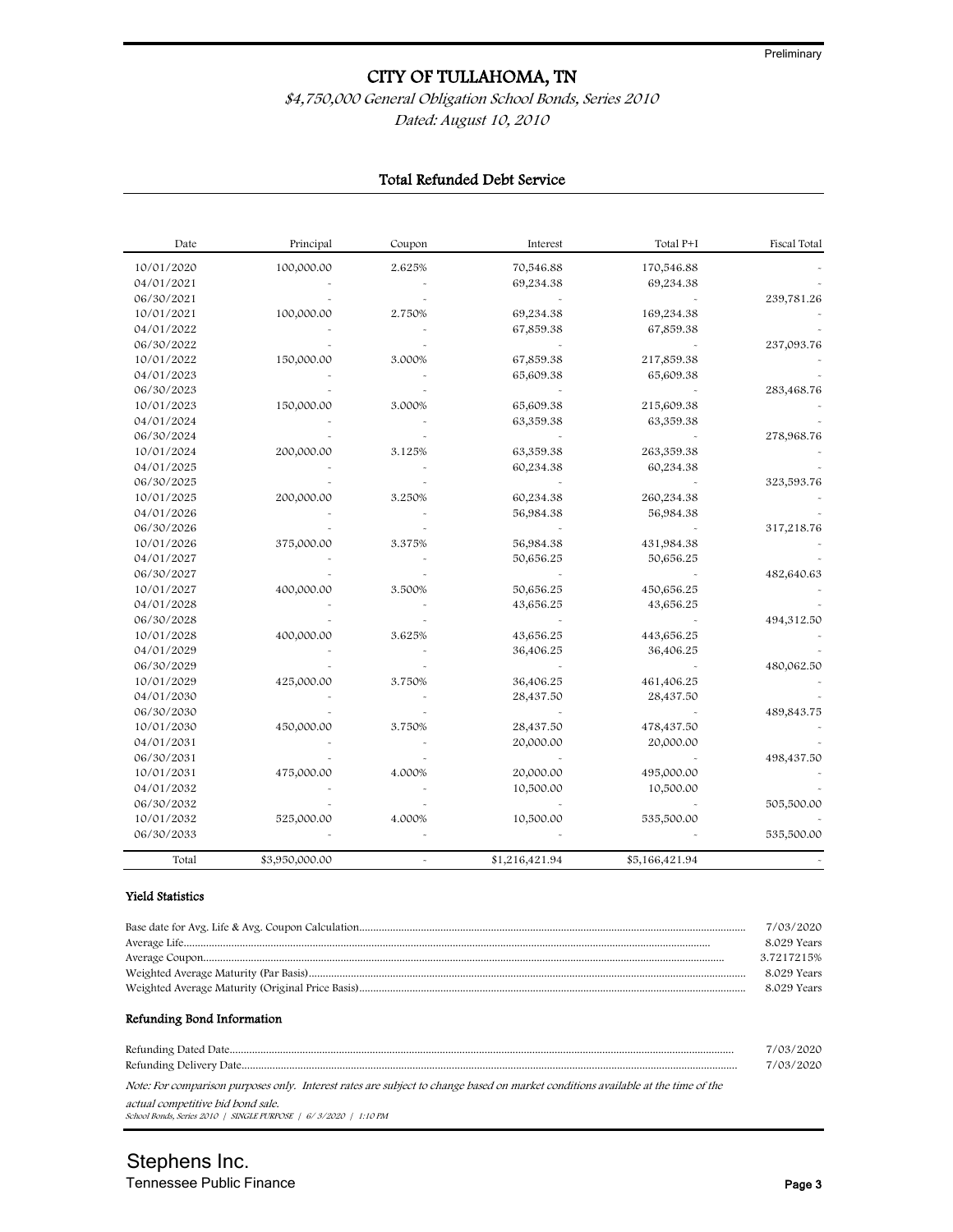## \$10,325,000 General Obligation Refunding Bonds, Series 2020

Dated: July 3, 2020

|  | <b>Total Refunded Debt Service</b> |  |  |
|--|------------------------------------|--|--|
|--|------------------------------------|--|--|

| <b>DATE</b> | Ref Bonds, Series<br>2006 | School Bonds,<br>Series 2010 | TOTAL P+I       | Fiscal Total |
|-------------|---------------------------|------------------------------|-----------------|--------------|
|             |                           |                              |                 |              |
| 07/03/2020  |                           |                              |                 |              |
| 10/01/2020  | 122,300.00                | 170,546.88                   | 292,846.88      |              |
| 04/01/2021  | 1,162,300.00              | 69,234.38                    | 1,231,534.38    |              |
| 06/30/2021  |                           |                              |                 | 1,524,381.26 |
| 10/01/2021  | 101,500.00                | 169,234.38                   | 270,734.38      |              |
| 04/01/2022  | 1,136,500.00              | 67,859.38                    | 1,204,359.38    |              |
| 06/30/2022  |                           |                              |                 | 1,475,093.76 |
| 10/01/2022  | 80,800.00                 | 217,859.38                   | 298,659.38      |              |
| 04/01/2023  | 1,105,800.00              | 65,609.38                    | 1,171,409.38    |              |
| 06/30/2023  |                           |                              |                 | 1,470,068.76 |
| 10/01/2023  | 60,300.00                 | 215,609.38                   | 275,909.38      |              |
| 04/01/2024  | 1,075,300.00              | 63,359.38                    | 1,138,659.38    |              |
| 06/30/2024  |                           |                              |                 | 1,414,568.76 |
| 10/01/2024  | 40,000.00                 | 263,359.38                   | 303,359.38      |              |
| 04/01/2025  | 1,045,000.00              | 60,234.38                    | 1,105,234.38    |              |
| 06/30/2025  |                           |                              |                 | 1,408,593.76 |
| 10/01/2025  | 19,900.00                 | 260,234.38                   | 280,134.38      |              |
| 04/01/2026  | 1,014,900.00              | 56,984.38                    | 1,071,884.38    |              |
| 06/30/2026  |                           |                              |                 | 1,352,018.76 |
| 10/01/2026  |                           | 431,984.38                   | 431,984.38      |              |
| 04/01/2027  |                           | 50,656.25                    | 50,656.25       |              |
| 06/30/2027  |                           |                              |                 | 482,640.63   |
| 10/01/2027  |                           | 450,656.25                   | 450,656.25      |              |
| 04/01/2028  |                           | 43,656.25                    | 43,656.25       |              |
| 06/30/2028  |                           |                              |                 | 494,312.50   |
| 10/01/2028  |                           | 443,656.25                   | 443,656.25      |              |
| 04/01/2029  |                           | 36,406.25                    | 36,406.25       |              |
| 06/30/2029  |                           |                              |                 | 480,062.50   |
| 10/01/2029  |                           | 461,406.25                   | 461,406.25      |              |
| 04/01/2030  |                           | 28,437.50                    | 28,437.50       |              |
| 06/30/2030  |                           |                              |                 | 489,843.75   |
| 10/01/2030  |                           | 478,437.50                   | 478,437.50      |              |
| 04/01/2031  |                           | 20,000.00                    | 20,000.00       |              |
| 06/30/2031  |                           |                              |                 | 498,437.50   |
| 10/01/2031  |                           | 495,000.00                   | 495,000.00      |              |
| 04/01/2032  |                           | 10,500.00                    | 10,500.00       |              |
| 06/30/2032  |                           |                              |                 | 505,500.00   |
| 10/01/2032  |                           |                              |                 |              |
| 06/30/2033  |                           | 535,500.00                   | 535,500.00      |              |
|             |                           |                              |                 | 535,500.00   |
| Total       | \$6,964,600.00            | \$5,166,421.94               | \$12,131,021.94 |              |

#### Yield Statistics

|                                                                                                                                  | 7/03/2020   |
|----------------------------------------------------------------------------------------------------------------------------------|-------------|
|                                                                                                                                  | 5.106 Years |
|                                                                                                                                  | 3.8282687%  |
|                                                                                                                                  | 5.106 Years |
|                                                                                                                                  | 5.106 Years |
| Refunding Bond Information                                                                                                       | 7/03/2020   |
|                                                                                                                                  | 7/03/2020   |
| Note: For comparison purposes only. Interest rates are subject to change based on market conditions available at the time of the |             |
| actual competitive bid bond sale.<br>Ref Bonds, Series 2020 -   SINGLE PURPOSE   6/3/2020   1:10 PM                              |             |

Stephens Inc. Tennessee Public Finance Page 4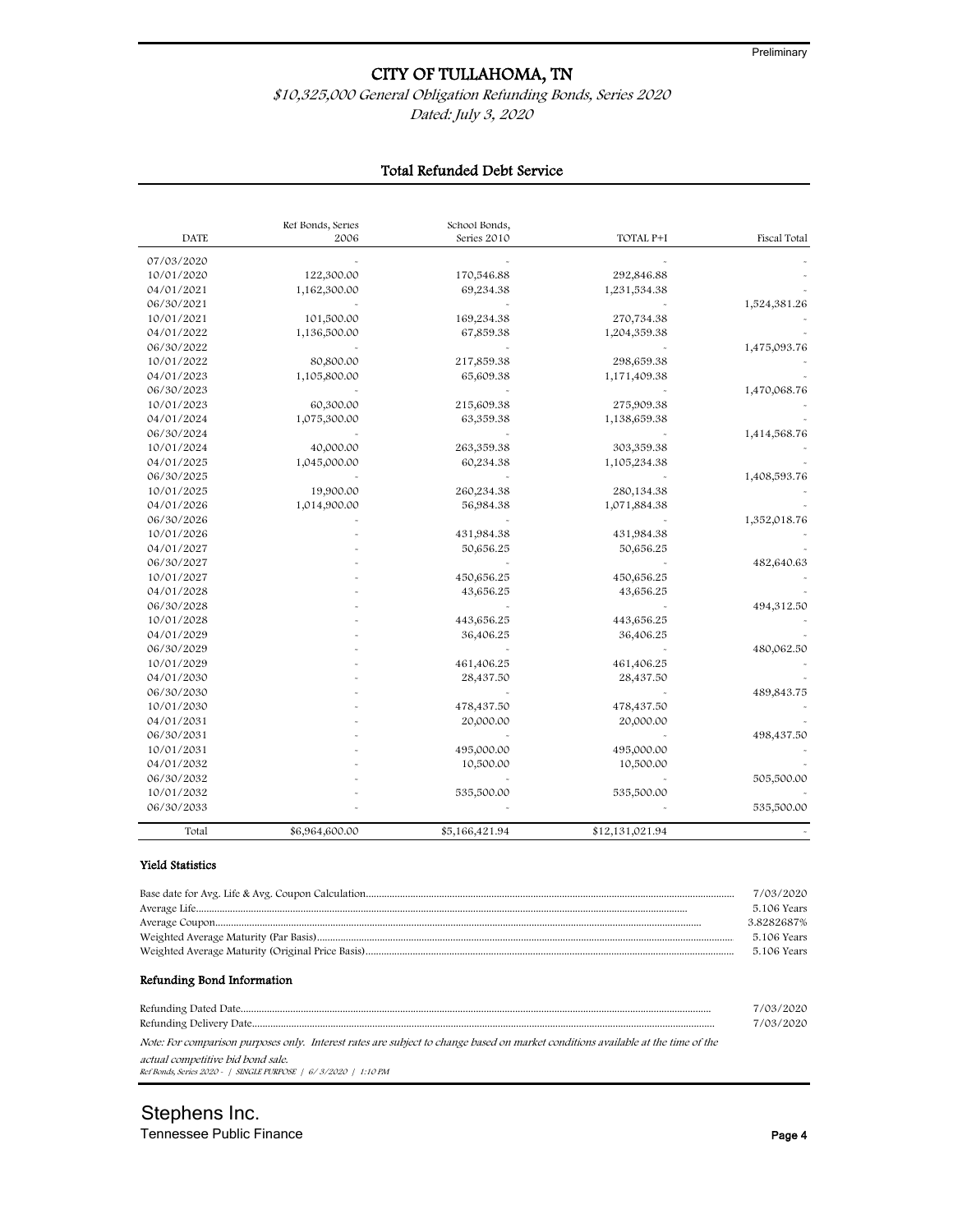## \$9,320,000 General Obligation Refunding Bonds, Series 2006 Dated: December 15, 2006 2006 Only

#### Debt Service To Maturity And To Call

| Date       | Refunded Bonds | Refunded<br>Interest  | $D/S$ To Call         | Principal      | Coupon                | Interest     | Refunded D/S   |
|------------|----------------|-----------------------|-----------------------|----------------|-----------------------|--------------|----------------|
| 07/03/2020 |                |                       |                       |                |                       |              |                |
| 08/02/2020 | 6,115,000.00   | 82,212.78             | 6,197,212.78          |                | ä.                    |              |                |
| 10/01/2020 | ÷              | ٠                     | $\tilde{\phantom{a}}$ |                | $\tilde{\phantom{a}}$ | 122,300.00   | 122,300.00     |
| 04/01/2021 |                | $\sim$                |                       | 1,040,000.00   | 4.000%                | 122,300.00   | 1,162,300.00   |
| 10/01/2021 |                | $\tilde{\phantom{a}}$ | $\tilde{\phantom{a}}$ |                |                       | 101,500.00   | 101,500.00     |
| 04/01/2022 |                | $\sim$                | $\tilde{\phantom{a}}$ | 1,035,000.00   | 4.000%                | 101,500.00   | 1,136,500.00   |
| 10/01/2022 |                | $\tilde{\phantom{a}}$ | $\tilde{\phantom{a}}$ |                |                       | 80,800.00    | 80,800.00      |
| 04/01/2023 |                | $\sim$                |                       | 1,025,000.00   | 4.000%                | 80,800.00    | 1,105,800.00   |
| 10/01/2023 |                | ٠                     | $\tilde{\phantom{a}}$ |                |                       | 60,300.00    | 60,300.00      |
| 04/01/2024 |                | $\sim$                |                       | 1,015,000.00   | 4.000%                | 60,300.00    | 1,075,300.00   |
| 10/01/2024 |                |                       | $\tilde{\phantom{a}}$ |                |                       | 40,000.00    | 40,000.00      |
| 04/01/2025 |                |                       |                       | 1,005,000.00   | 4.000%                | 40,000.00    | 1,045,000.00   |
| 10/01/2025 |                |                       | $\tilde{\phantom{a}}$ |                |                       | 19,900.00    | 19,900.00      |
| 04/01/2026 |                |                       |                       | 995,000.00     | 4.000%                | 19,900.00    | 1,014,900.00   |
| Total      | \$6,115,000.00 | \$82,212.78           | \$6,197,212.78        | \$6,115,000.00 |                       | \$849,600.00 | \$6,964,600.00 |

#### Yield Statistics

| 7/03/2020   |
|-------------|
| 3.218 Years |
| 4.0000000%  |
| 3.218 Years |
| 3.218 Years |

#### Refunding Bond Information

| $\mathbf{r}$ |  |
|--------------|--|
| $\mathbf{r}$ |  |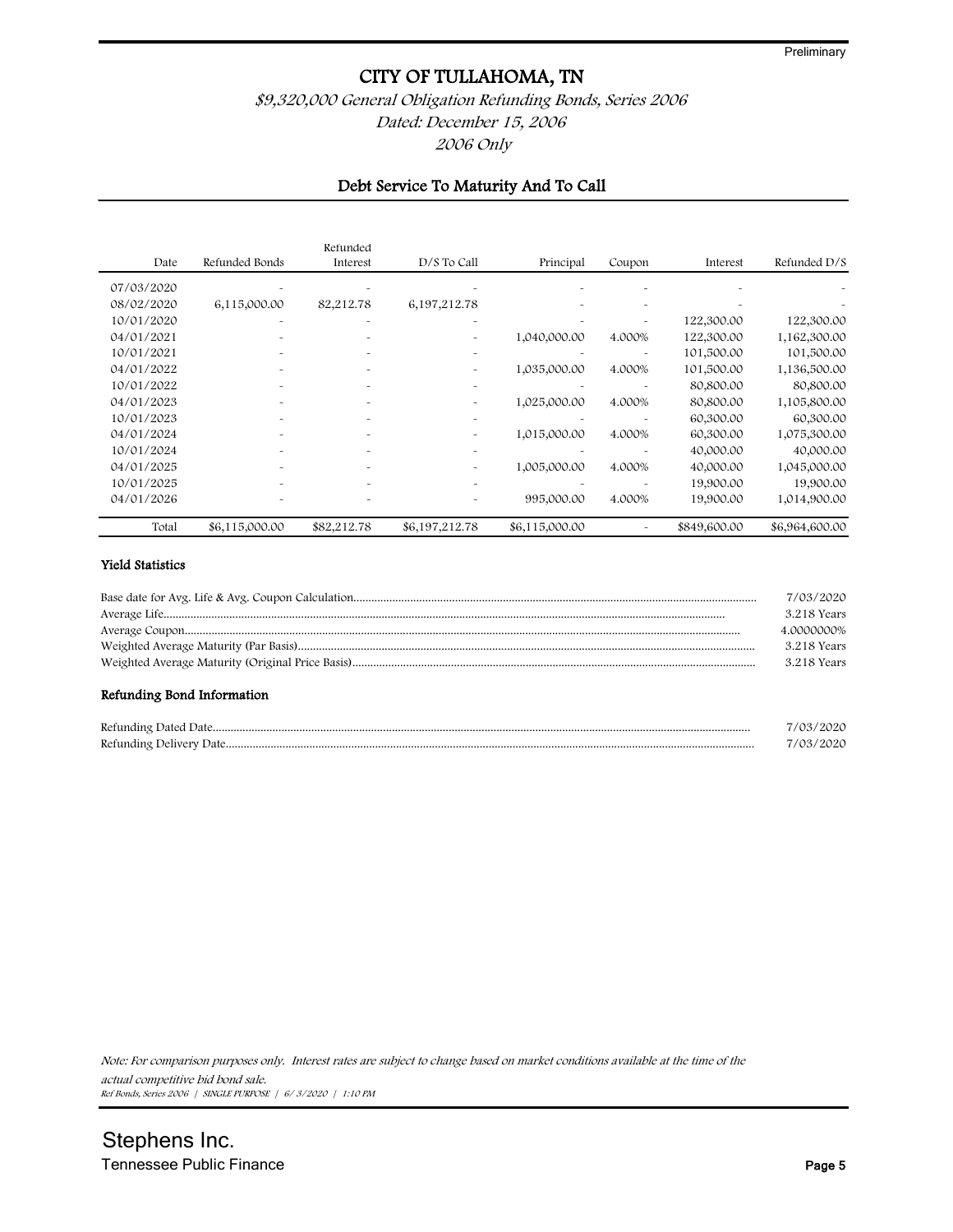## \$4,750,000 General Obligation School Bonds, Series 2010 Dated: August 10, 2010 2010 Only

#### Debt Service To Maturity And To Call

| Date       | Refunded Bonds | Refunded<br>Interest | D/S To Call    | Principal      | Coupon     | Interest       | Refunded D/S   |
|------------|----------------|----------------------|----------------|----------------|------------|----------------|----------------|
| 07/03/2020 |                |                      |                |                |            |                |                |
| 08/02/2020 | 3,950,000.00   | 47,423.18            | 3,997,423.18   |                |            |                |                |
| 10/01/2020 |                |                      |                | 100,000.00     | 2.625%     | 70,546.88      | 170,546.88     |
| 04/01/2021 |                |                      |                |                |            | 69,234.38      | 69,234.38      |
| 10/01/2021 |                |                      |                | 100,000.00     | 2.750%     | 69,234.38      | 169,234.38     |
| 04/01/2022 |                |                      |                |                |            | 67,859.38      | 67,859.38      |
| 10/01/2022 |                |                      |                | 150,000.00     | 3.000%     | 67,859.38      | 217,859.38     |
| 04/01/2023 |                |                      |                |                |            | 65,609.38      | 65,609.38      |
| 10/01/2023 |                |                      |                | 150,000.00     | 3.000%     | 65,609.38      | 215,609.38     |
| 04/01/2024 |                |                      |                |                |            | 63,359.38      | 63,359.38      |
| 10/01/2024 |                |                      |                | 200,000.00     | 3.125%     | 63,359.38      | 263,359.38     |
| 04/01/2025 |                |                      |                |                |            | 60,234.38      | 60,234.38      |
| 10/01/2025 |                |                      |                | 200,000.00     | 3.250%     | 60,234.38      | 260,234.38     |
| 04/01/2026 |                |                      |                |                |            | 56,984.38      | 56,984.38      |
| 10/01/2026 |                |                      |                | 375,000.00     | 3.375%     | 56,984.38      | 431,984.38     |
| 04/01/2027 |                |                      |                |                |            | 50,656.25      | 50,656.25      |
| 10/01/2027 |                |                      |                | 400,000.00     | 3.500%     | 50,656.25      | 450,656.25     |
| 04/01/2028 |                |                      |                |                |            | 43,656.25      | 43,656.25      |
| 10/01/2028 |                |                      |                | 400,000.00     | 3.625%     | 43,656.25      | 443,656.25     |
| 04/01/2029 |                |                      |                |                |            | 36,406.25      | 36,406.25      |
| 10/01/2029 |                |                      |                | 425,000.00     | 3.750%     | 36,406.25      | 461,406.25     |
| 04/01/2030 |                |                      |                |                |            | 28,437.50      | 28,437.50      |
| 10/01/2030 |                |                      |                | 450,000.00     | 3.750%     | 28,437.50      | 478,437.50     |
| 04/01/2031 |                |                      |                |                |            | 20,000.00      | 20,000.00      |
| 10/01/2031 |                |                      |                | 475,000.00     | 4.000%     | 20,000.00      | 495,000.00     |
| 04/01/2032 |                |                      |                |                |            | 10,500.00      | 10,500.00      |
| 10/01/2032 |                |                      |                | 525,000.00     | 4.000%     | 10,500.00      | 535,500.00     |
| Total      | \$3,950,000.00 | \$47,423.18          | \$3,997,423.18 | \$3,950,000.00 | $\ddot{ }$ | \$1,216,421.94 | \$5,166,421.94 |

#### Yield Statistics

| 7/03/2020   |
|-------------|
| 8.029 Years |
| 3.7217215%  |
| 8.029 Years |
| 8.029 Years |

#### Refunding Bond Information

| Refunding<br>≙d Llate |  |
|-----------------------|--|
| Refunding             |  |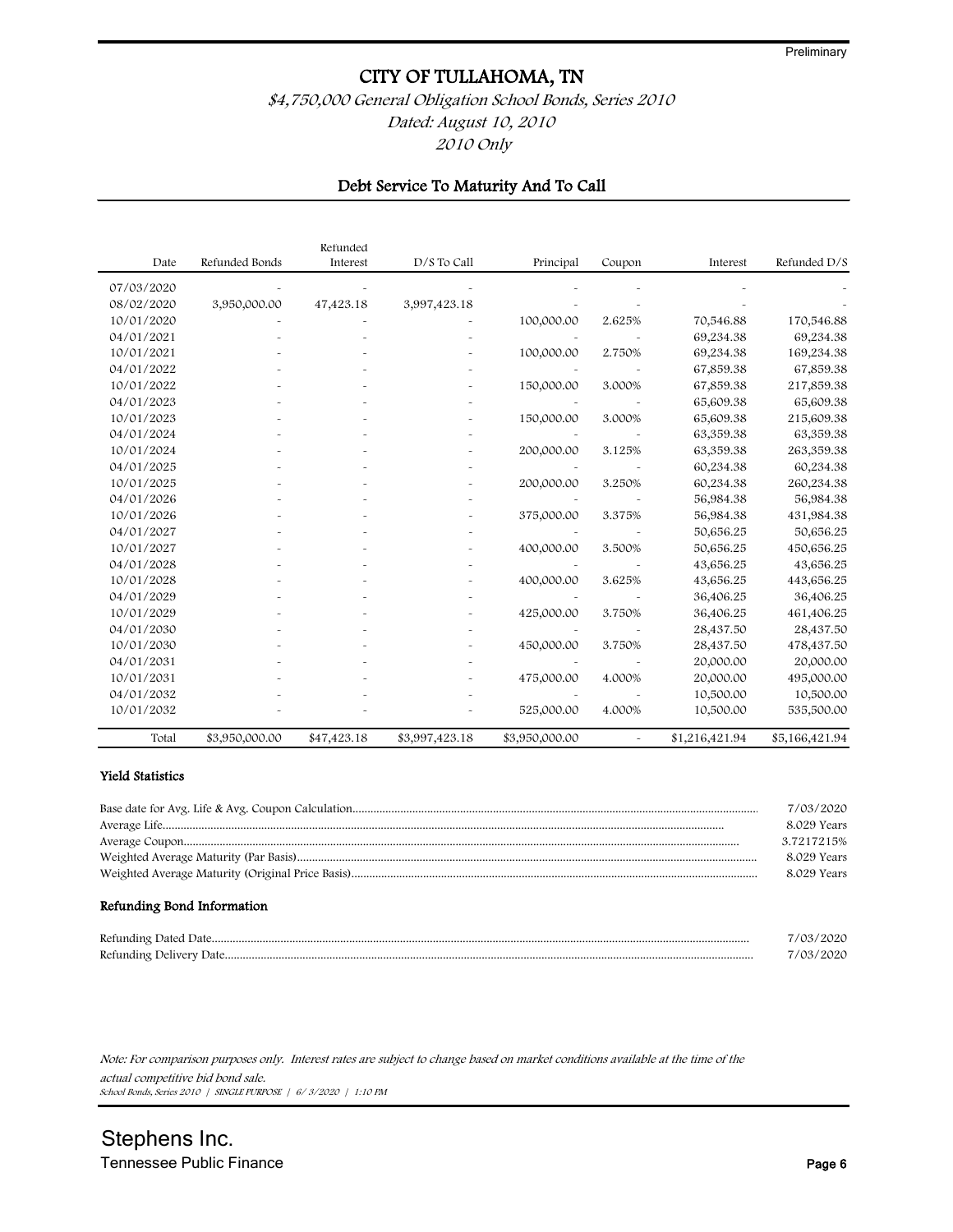## \$10,325,000 General Obligation Refunding Bonds, Series 2020

Dated: July 3, 2020

All Combined

## Estimated Debt Service Schedule (By Payment Date and By Fiscal Year)

| Date       | Principal       | Coupon | Interest     | Total P+I       | Fiscal Total |
|------------|-----------------|--------|--------------|-----------------|--------------|
| 07/03/2020 |                 |        |              |                 |              |
| 10/01/2020 |                 |        | 21,246.50    | 21,246.50       |              |
| 04/01/2021 | 1,365,000.00    | 0.400% | 43,458.75    | 1,408,458.75    |              |
| 06/30/2021 |                 |        |              |                 | 1,429,705.25 |
| 10/01/2021 |                 |        | 40,728.75    | 40,728.75       |              |
| 04/01/2022 | 1,300,000.00    | 0.450% | 40,728.75    | 1,340,728.75    |              |
| 06/30/2022 |                 |        |              |                 | 1,381,457.50 |
| 10/01/2022 |                 |        | 37,803.75    | 37,803.75       |              |
| 04/01/2023 | 1,300,000.00    | 0.550% | 37,803.75    | 1,337,803.75    |              |
| 06/30/2023 |                 |        |              |                 | 1,375,607.50 |
| 10/01/2023 |                 |        | 34,228.75    | 34,228.75       |              |
| 04/01/2024 | 1,250,000.00    | 0.650% | 34,228.75    | 1,284,228.75    |              |
| 06/30/2024 |                 |        |              |                 | 1,318,457.50 |
| 10/01/2024 |                 |        | 30,166.25    | 30,166.25       |              |
| 04/01/2025 | 1,255,000.00    | 0.700% | 30,166.25    | 1,285,166.25    |              |
| 06/30/2025 |                 |        |              |                 | 1,315,332.50 |
| 10/01/2025 |                 |        | 25,773.75    | 25,773.75       |              |
| 04/01/2026 | 1,205,000.00    | 0.900% | 25,773.75    | 1,230,773.75    |              |
| 06/30/2026 |                 |        |              |                 | 1,256,547.50 |
| 10/01/2026 |                 |        | 20,351.25    | 20,351.25       |              |
| 04/01/2027 | 350,000.00      | 1.050% | 20,351.25    | 370,351.25      |              |
| 06/30/2027 |                 |        |              |                 | 390,702.50   |
| 10/01/2027 |                 |        | 18,513.75    | 18,513.75       |              |
| 04/01/2028 | 365,000.00      | 1.150% | 18,513.75    | 383,513.75      |              |
| 06/30/2028 |                 |        |              |                 | 402,027.50   |
| 10/01/2028 |                 |        | 16,415.00    | 16,415.00       |              |
| 04/01/2029 | 355,000.00      | 1.250% | 16,415.00    | 371,415.00      |              |
| 06/30/2029 |                 |        |              |                 | 387,830.00   |
| 10/01/2029 |                 |        | 14,196.25    | 14,196.25       |              |
| 04/01/2030 | 370,000.00      | 1.550% | 14,196.25    | 384,196.25      |              |
| 06/30/2030 |                 |        |              |                 | 398,392.50   |
| 10/01/2030 |                 |        | 11,328.75    |                 |              |
| 04/01/2031 | 380,000.00      | 1.750% |              | 11,328.75       |              |
| 06/30/2031 |                 |        | 11,328.75    | 391,328.75      |              |
|            |                 |        |              |                 | 402,657.50   |
| 10/01/2031 |                 |        | 8,003.75     | 8,003.75        |              |
| 04/01/2032 | 395,000.00      | 1.850% | 8,003.75     | 403,003.75      |              |
| 06/30/2032 |                 |        |              |                 | 411,007.50   |
| 10/01/2032 |                 |        | 4,350.00     | 4,350.00        |              |
| 04/01/2033 | 435,000.00      | 2.000% | 4,350.00     | 439,350.00      |              |
| 06/30/2033 |                 |        |              |                 | 443,700.00   |
| Total      | \$10,325,000.00 |        | \$588,425.25 | \$10,913,425.25 |              |

#### Yield Statistics

|               | \$50,571.39<br>4.898 Years<br>1.1635537% |
|---------------|------------------------------------------|
|               | 1.2452204%                               |
|               | 1.2379838%                               |
|               | 1.1530993%                               |
|               | 1.4161745%                               |
| IRS Form 8038 |                                          |
|               | 1.1635537%                               |
|               | 4.898 Years                              |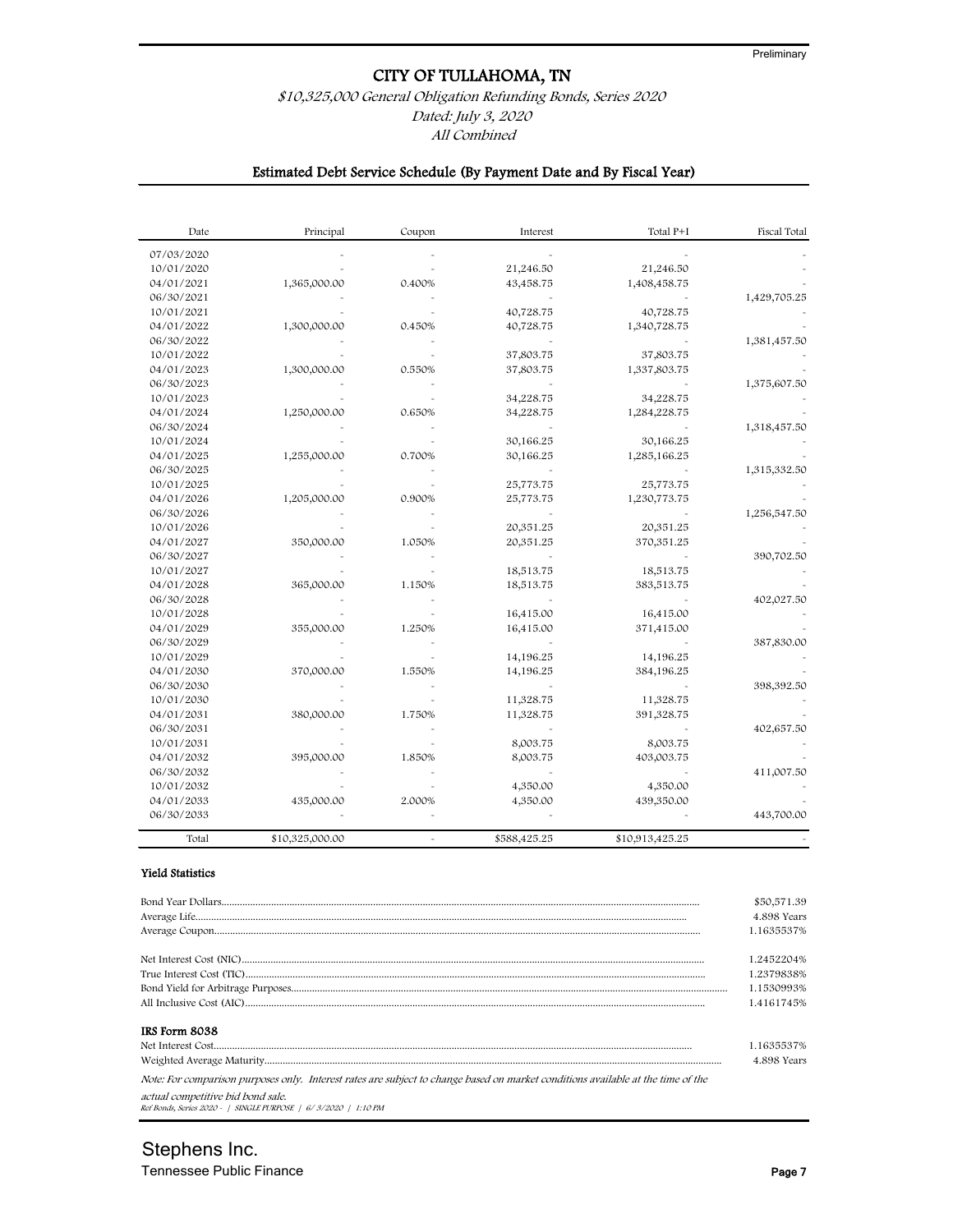## \$10,325,000 General Obligation Refunding Bonds, Series 2020 Dated: July 3, 2020 All Combined

#### Estimated Debt Service Schedule (By Budget Year)

| Date       | Principal       | Coupon | Interest     | Total P+I       |
|------------|-----------------|--------|--------------|-----------------|
| 06/30/2021 | 1,365,000.00    | 0.400% | 64,705.25    | 1,429,705.25    |
| 06/30/2022 | 1,300,000.00    | 0.450% | 81,457.50    | 1,381,457.50    |
| 06/30/2023 | 1,300,000.00    | 0.550% | 75,607.50    | 1,375,607.50    |
| 06/30/2024 | 1,250,000.00    | 0.650% | 68,457.50    | 1,318,457.50    |
| 06/30/2025 | 1,255,000.00    | 0.700% | 60,332.50    | 1,315,332.50    |
| 06/30/2026 | 1,205,000.00    | 0.900% | 51,547.50    | 1,256,547.50    |
| 06/30/2027 | 350,000.00      | 1.050% | 40,702.50    | 390,702.50      |
| 06/30/2028 | 365,000.00      | 1.150% | 37,027.50    | 402,027.50      |
| 06/30/2029 | 355,000.00      | 1.250% | 32,830.00    | 387,830.00      |
| 06/30/2030 | 370,000.00      | 1.550% | 28,392.50    | 398,392.50      |
| 06/30/2031 | 380,000.00      | 1.750% | 22,657.50    | 402,657.50      |
| 06/30/2032 | 395,000.00      | 1.850% | 16,007.50    | 411,007.50      |
| 06/30/2033 | 435,000.00      | 2.000% | 8,700.00     | 443,700.00      |
| Total      | \$10,325,000.00 |        | \$588,425.25 | \$10,913,425.25 |

#### Yield Statistics

|               | \$50,571.39 |
|---------------|-------------|
|               | 4.898 Years |
|               | 1.1635537%  |
|               | 1.2452204%  |
|               | 1.2379838%  |
|               | 1.1530993%  |
|               | 1.4161745%  |
| IRS Form 8038 |             |
|               | 1.1635537%  |
|               | 4.898 Years |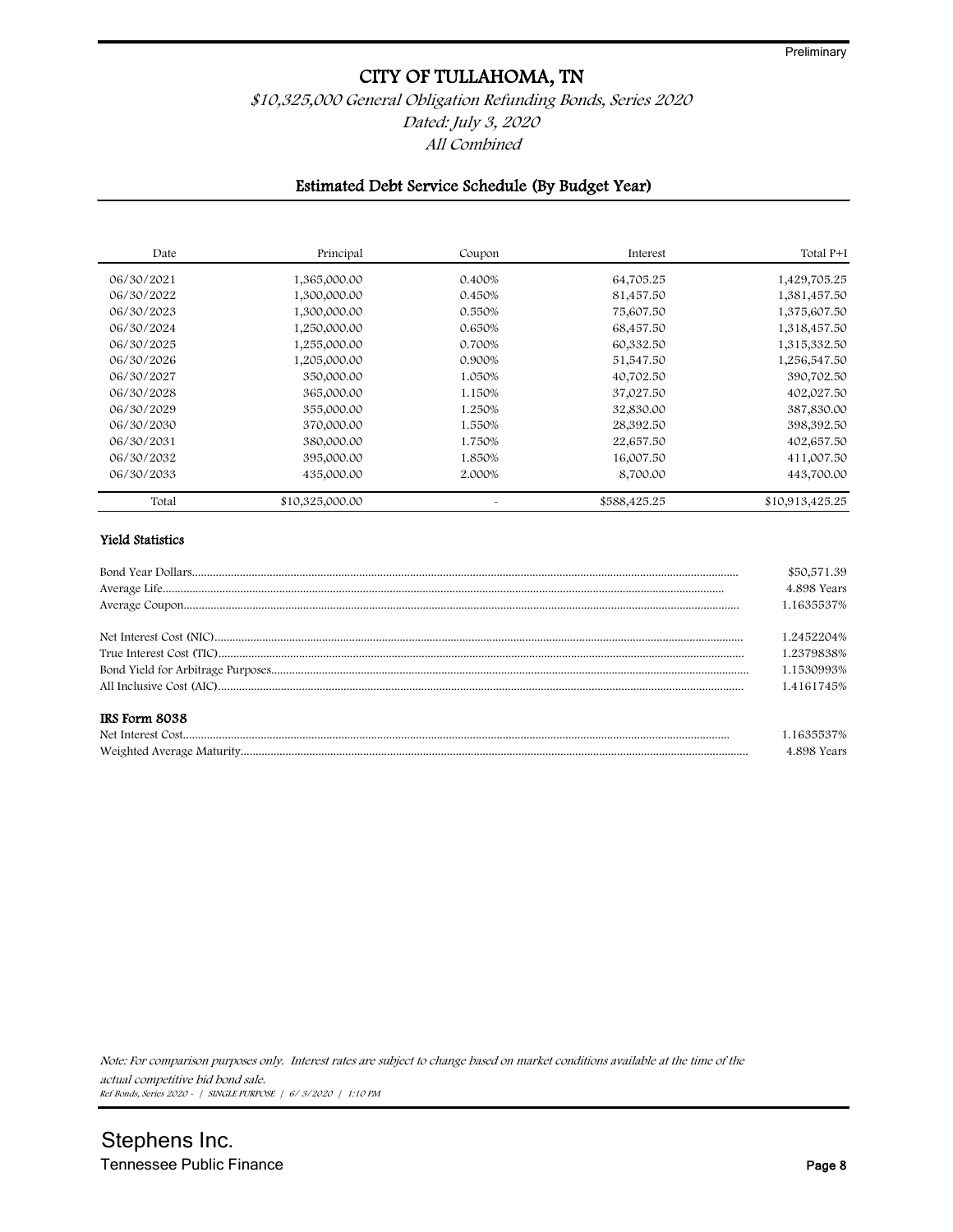## \$10,325,000 General Obligation Refunding Bonds, Series 2020 Dated: July 3, 2020

#### Projected Pricing Summary

| Maturity   | Type of Bond  | Coupon | Yield  | Maturity Value  | Price    | Dollar Price    |
|------------|---------------|--------|--------|-----------------|----------|-----------------|
| 04/01/2021 | Serial Coupon | 0.400% | 0.400% | 1,365,000.00    | 100.000% | 1,365,000.00    |
| 04/01/2022 | Serial Coupon | 0.450% | 0.450% | 1,300,000.00    | 100.000% | 1,300,000.00    |
| 04/01/2023 | Serial Coupon | 0.550% | 0.550% | 1,300,000.00    | 100.000% | 1,300,000.00    |
| 04/01/2024 | Serial Coupon | 0.650% | 0.650% | 1,250,000.00    | 100.000% | 1,250,000.00    |
| 04/01/2025 | Serial Coupon | 0.700% | 0.700% | 1,255,000.00    | 100.000% | 1,255,000.00    |
| 04/01/2026 | Serial Coupon | 0.900% | 0.900% | 1,205,000.00    | 100.000% | 1,205,000.00    |
| 04/01/2027 | Serial Coupon | 1.050% | 1.050% | 350,000.00      | 100.000% | 350,000.00      |
| 04/01/2028 | Serial Coupon | 1.150% | 1.150% | 365,000.00      | 100.000% | 365,000.00      |
| 04/01/2029 | Serial Coupon | 1.250% | 1.250% | 355,000.00      | 100.000% | 355,000.00      |
| 04/01/2030 | Serial Coupon | 1.550% | 1.550% | 370,000.00      | 100.000% | 370,000.00      |
| 04/01/2031 | Serial Coupon | 1.750% | 1.750% | 380,000.00      | 100.000% | 380,000.00      |
| 04/01/2032 | Serial Coupon | 1.850% | 1.850% | 395,000.00      | 100.000% | 395,000.00      |
| 04/01/2033 | Serial Coupon | 2.000% | 2.000% | 435,000.00      | 100.000% | 435,000.00      |
| Total      |               |        |        | \$10,325,000.00 |          | \$10,325,000.00 |

#### Bid Information

| \$10,325,000.00 |
|-----------------|
| \$10,325,000.00 |
|                 |
| \$(41,300.00)   |
| 10,283,700.00   |
| \$10,283,700.00 |
| \$50,571.39     |
| 4.898 Years     |
| 1.1635537%      |
| 1.2452204%      |
| .2379838%       |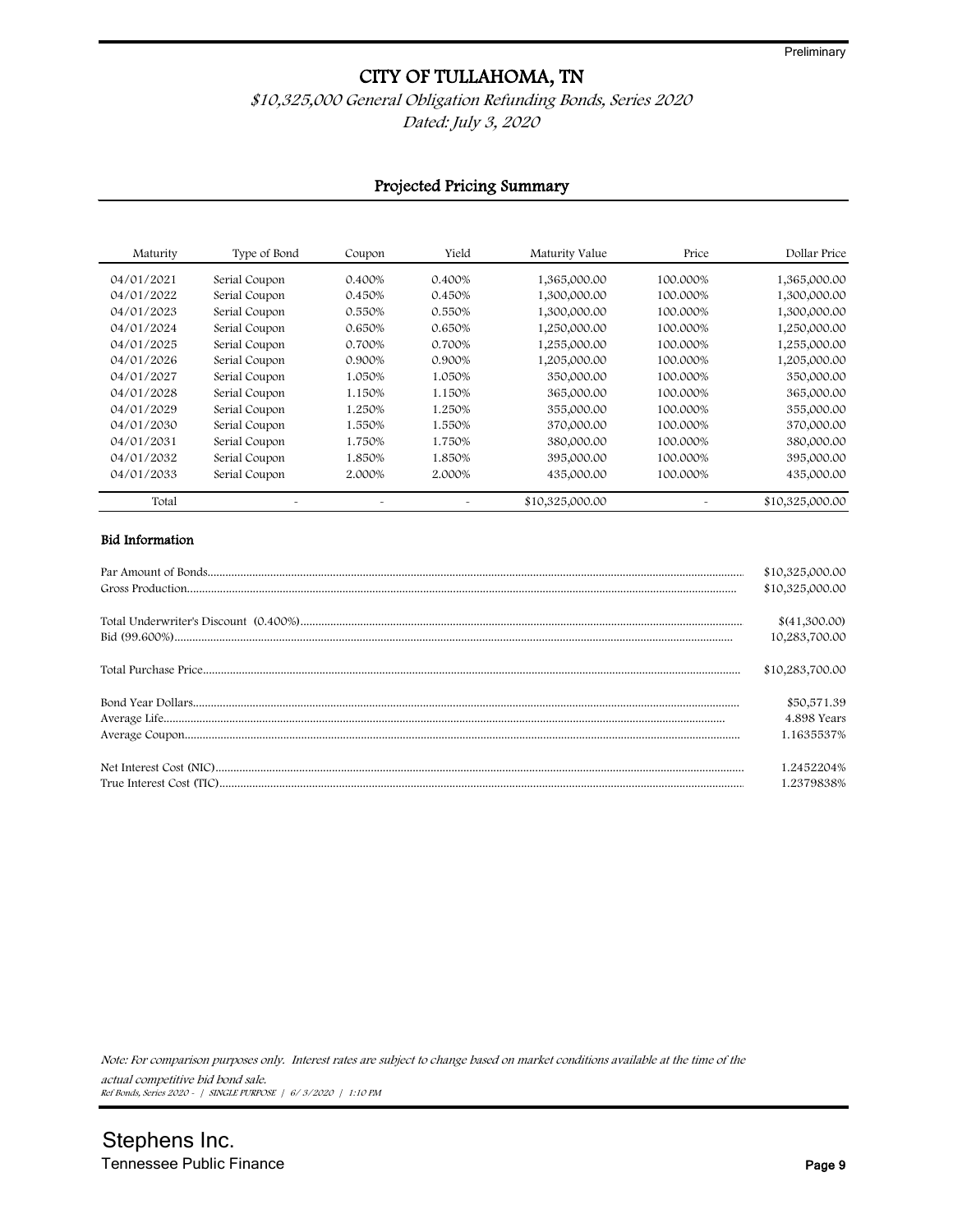## \$10,325,000 General Obligation Refunding Bonds, Series 2020 Dated: July 3, 2020

## Current Refunding Escrow

| Date                         | Principal       | Rate                  | Interest   | Receipts        | Disbursements   | Cash Balance    |
|------------------------------|-----------------|-----------------------|------------|-----------------|-----------------|-----------------|
| 07/03/2020                   |                 |                       |            | 0.57            |                 | 0.57            |
| 08/02/2020                   | 10,193,630.00   | 0.120%                | 1,005.39   | 10,194,635.39   | 10,194,635.96   |                 |
| Total                        | \$10,193,630.00 | $\tilde{\phantom{a}}$ | \$1,005.39 | \$10,194,635.96 | \$10,194,635.96 |                 |
| <b>Investment Parameters</b> |                 |                       |            |                 |                 |                 |
|                              |                 |                       |            |                 |                 | Securities      |
|                              |                 |                       |            |                 |                 | Unrestricted    |
|                              |                 |                       |            |                 |                 |                 |
|                              |                 |                       |            |                 |                 | 0.57            |
|                              |                 |                       |            |                 |                 | 10,193,630.00   |
|                              |                 |                       |            |                 |                 | \$10,193,630.57 |
|                              |                 |                       |            |                 |                 | \$10,185,197.88 |
|                              |                 |                       |            |                 |                 | (8,432.69)      |
|                              |                 |                       |            |                 |                 | 0.1224677%      |
|                              |                 |                       |            |                 |                 | 1.1530993%      |
|                              |                 |                       |            |                 |                 | 6/03/2020       |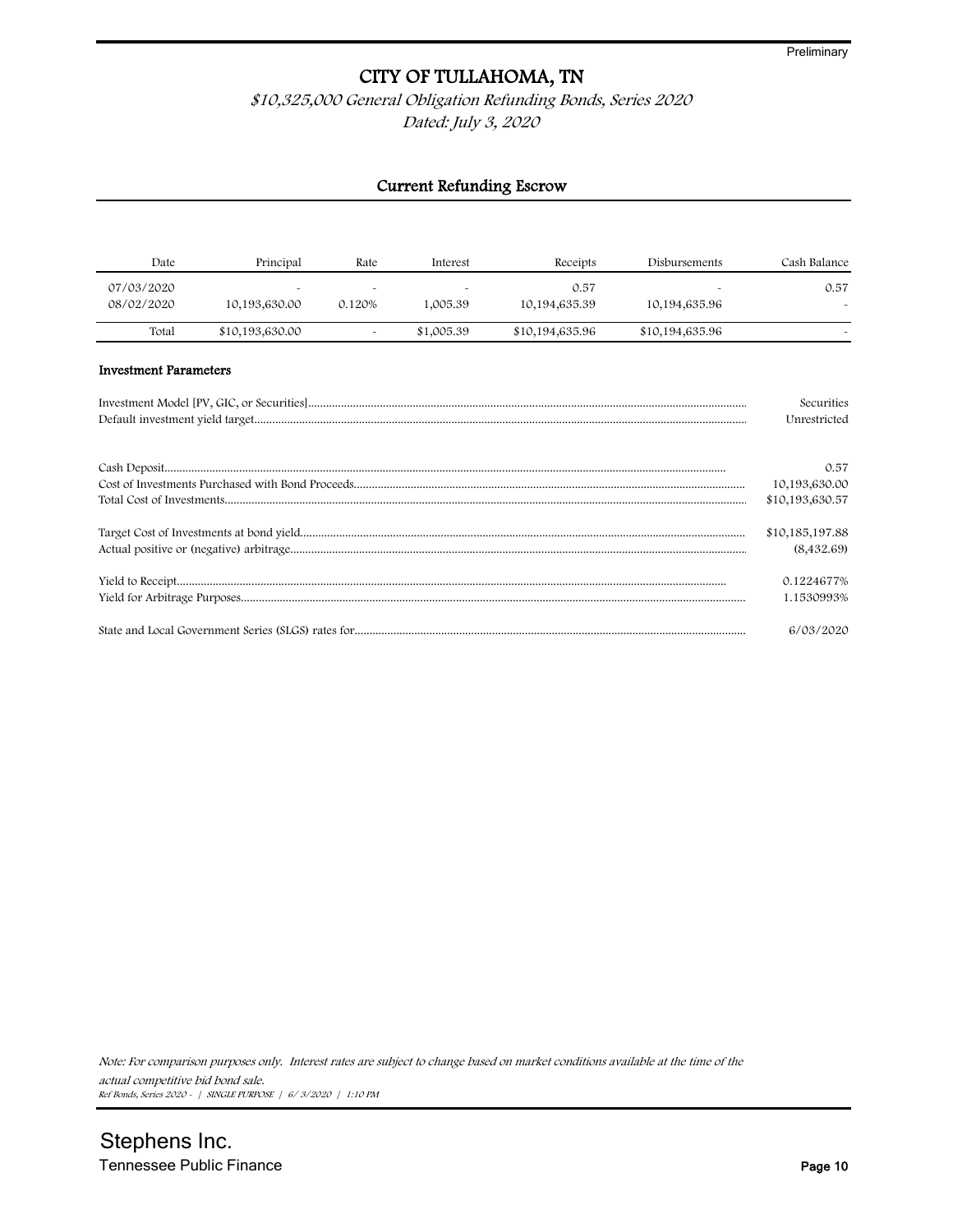\$10,325,000 General Obligation Refunding Bonds, Series 2020

Dated: July 3, 2020

#### Current Refunding Escrow Summary Cost

| Maturity                        | Type    | Coupon   | Yield                 | \$ Price     | Par Amount   | Principal Cost  | +Accrued<br>Interest | Total Cost            |
|---------------------------------|---------|----------|-----------------------|--------------|--------------|-----------------|----------------------|-----------------------|
| Current Refunding Escrow        |         |          |                       |              |              |                 |                      |                       |
| 08/02/2020                      | SLGS-CI | 0.120%   | 0.120%                | 100.0000000% | 10,193,630   | 10,193,630.00   |                      | 10,193,630.00         |
| Subtotal                        |         |          | $\tilde{\phantom{a}}$ |              | \$10,193,630 | \$10,193,630.00 |                      | \$10,193,630.00       |
| Total                           |         | <b>A</b> | $\sim$                |              | \$10,193,630 | \$10,193,630.00 |                      | \$10,193,630.00       |
| <b>Current Refunding Escrow</b> |         |          |                       |              |              |                 |                      | 0.57<br>10,193,630.00 |
|                                 |         |          |                       |              |              |                 |                      | \$10,193,630.57       |
|                                 |         |          |                       |              |              |                 |                      | 7/03/2020             |

Note: For comparison purposes only. Interest rates are subject to change based on market conditions available at the time of the

actual competitive bid bond sale. Ref Bonds, Series 2020 - | SINGLE PURPOSE | 6/ 3/2020 | 1:10 PM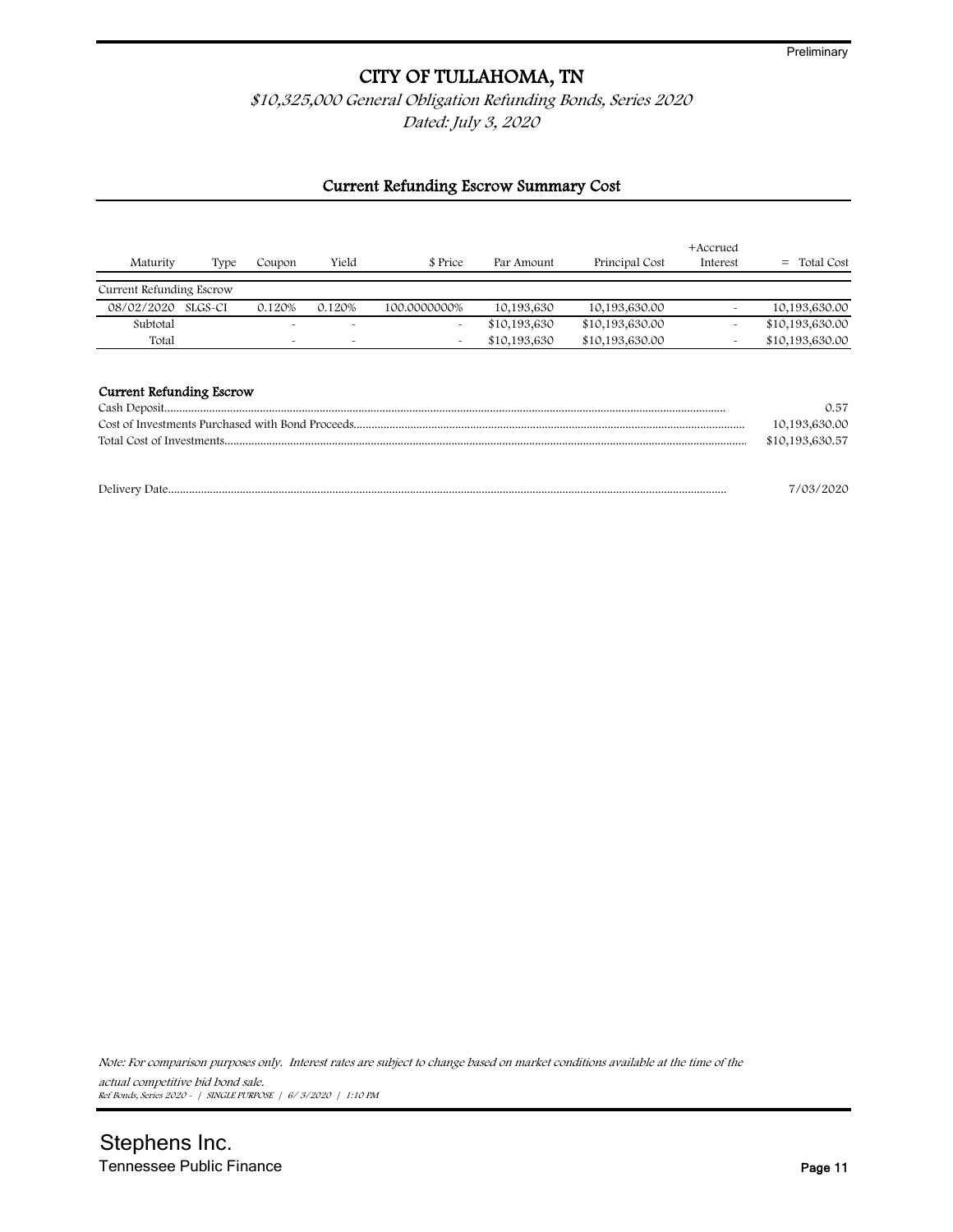\$10,325,000 General Obligation Refunding Bonds, Series 2020 Dated: July 3, 2020

## Primary Purpose Fund Proof Of Yield @ 0.1224677%

| Date                           | Cashflow        | PV Factor  | Present Value   | Cumulative PV |
|--------------------------------|-----------------|------------|-----------------|---------------|
| 07/03/2020                     | ٠               | 1.0000000x | <b>A</b>        |               |
| 08/02/2020                     | 10,194,635.39   | 0.9999014x | 10,193,630.00   | 10,193,630.00 |
| Total                          | \$10,194,635.39 |            | \$10,193,630.00 |               |
| Composition Of Initial Deposit |                 |            |                 |               |
|                                |                 |            |                 | 10,193,630.00 |
|                                |                 |            |                 | 10,193,630.00 |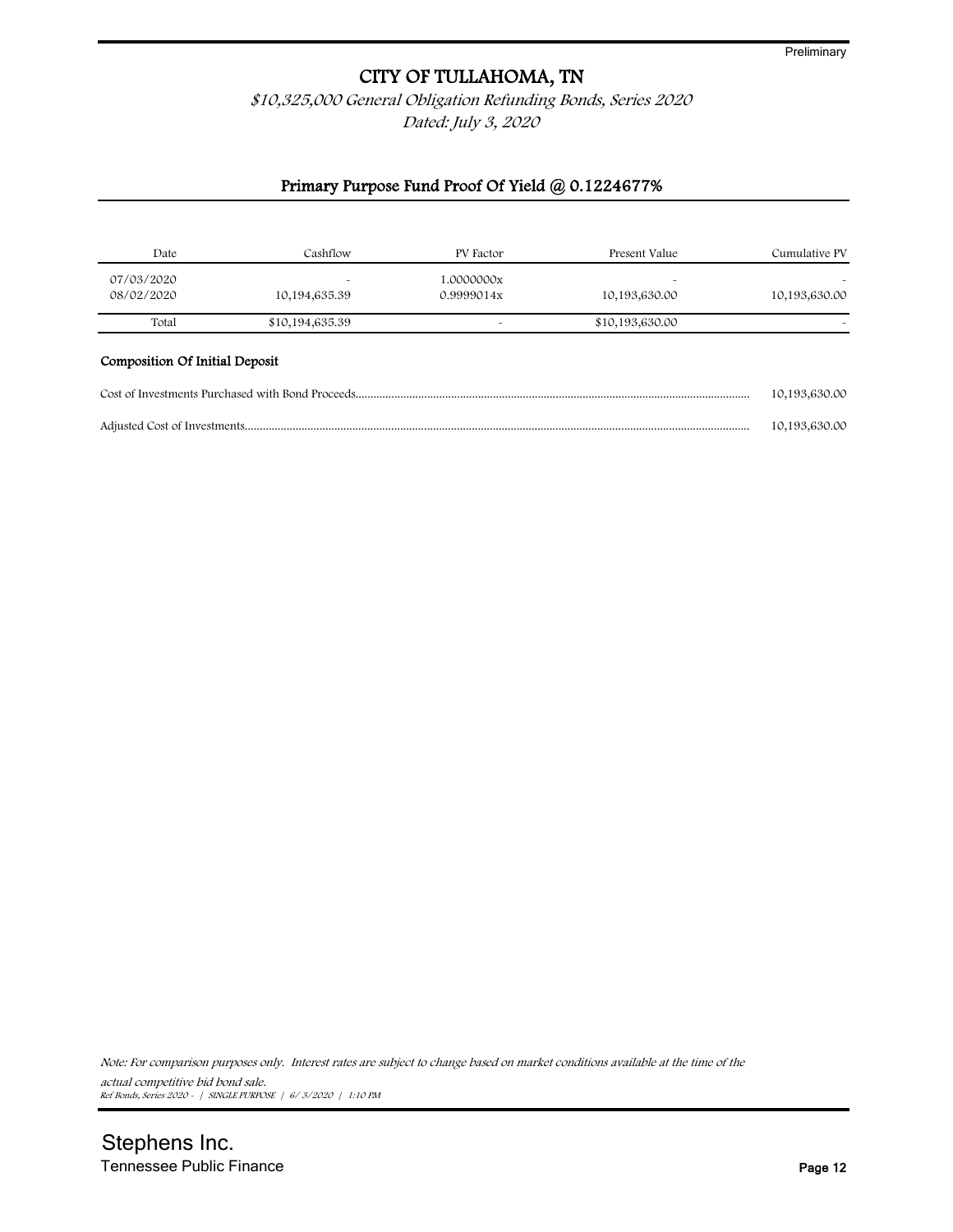\$10,325,000 General Obligation Refunding Bonds, Series 2020 Dated: July 3, 2020

| Refunding Summary                            |                                                                                      |
|----------------------------------------------|--------------------------------------------------------------------------------------|
| Dated 07/03/2020   Delivered 07/03/2020      |                                                                                      |
| Sources Of Funds                             | \$10,325,000.00                                                                      |
|                                              | \$10,325,000.00                                                                      |
| Uses Of Funds                                | 41,300.00<br>85,838.75<br>10,193,630.57<br>4,230.68                                  |
|                                              | \$10,325,000.00                                                                      |
| Flow of Funds Detail                         |                                                                                      |
|                                              | 6/03/2020                                                                            |
|                                              | Net Funded<br>\$10,193,630.57<br>1,005.39<br>\$10,194,635.96                         |
| Issues Refunded, Refunded Par And Call Dates | 8/02/2020<br>8/02/2020                                                               |
| PV Analysis Summary (Net to Net)             | 1,139,041.67<br>4,230.68<br>\$1,143,272.35                                           |
|                                              | 11.359%<br>11.073%<br>93,661.28<br>10,913,425.25<br>12, 131, 021. 94<br>1,217,596.69 |
| <b>Bond Statistics</b>                       | 4.898 Years<br>1.1635537%                                                            |
| a an                                         | 1.2452204%<br>1.1530993%<br>1.2379838%<br>1.4161745%                                 |

Note: For comparison purposes only. Interest rates are subject to change based on market conditions available at the time of the

actual competitive bid bond sale. Ref Bonds, Series 2020 - | SINGLE PURPOSE | 6/3/2020 | 1:10 PM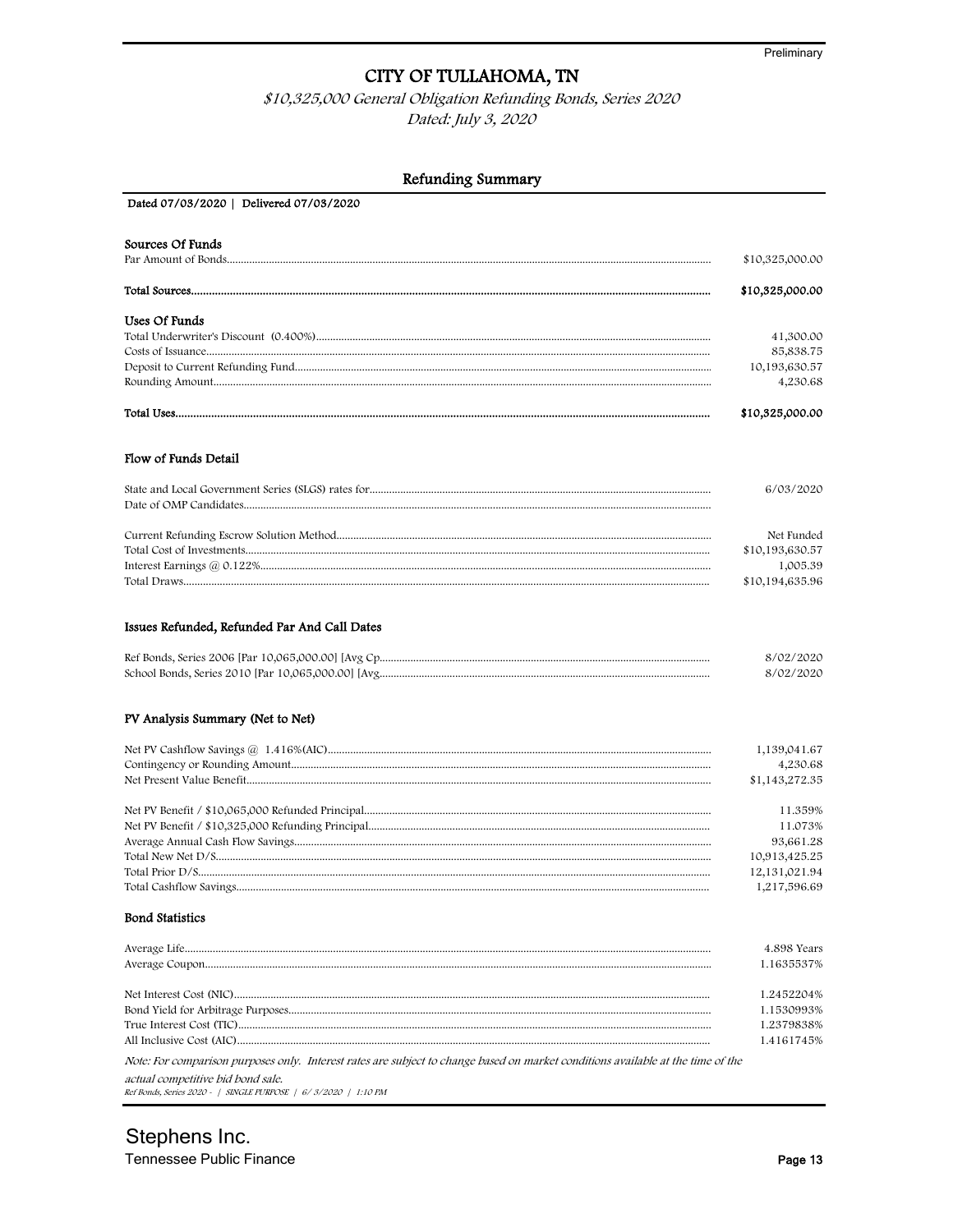## \$10,325,000 General Obligation Refunding Bonds, Series 2020 Dated: July 3, 2020

## Proof of Bond Yield @ 1.1530993%

| Date       | Cashflow        | PV Factor  | Present Value   | Cumulative PV |
|------------|-----------------|------------|-----------------|---------------|
| 07/03/2020 |                 | 1.0000000x |                 |               |
| 10/01/2020 | 21,246.50       | 0.9971934x | 21,186.87       | 21,186.87     |
| 04/01/2021 | 1,408,458.75    | 0.9914770x | 1,396,454.45    | 1,417,641.32  |
| 10/01/2021 | 40,728.75       | 0.9857934x | 40,150.13       | 1,457,791.45  |
| 04/01/2022 | 1,340,728.75    | 0.9801424x | 1,314,105.10    | 2,771,896.55  |
| 10/01/2022 | 37,803.75       | 0.9745238x | 36,840.65       | 2,808,737.20  |
| 04/01/2023 | 1,337,803.75    | 0.9689374x | 1,296,248.06    | 4,104,985.26  |
| 10/01/2023 | 34,228.75       | 0.9633830x | 32,975.40       | 4,137,960.66  |
| 04/01/2024 | 1,284,228.75    | 0.9578605x | 1,230,111.94    | 5,368,072.60  |
| 10/01/2024 | 30,166.25       | 0.9523696x | 28,729.42       | 5,396,802.02  |
| 04/01/2025 | 1,285,166.25    | 0.9469102x | 1,216,936.99    | 6,613,739.01  |
| 10/01/2025 | 25,773.75       | 0.9414821x | 24,265.52       | 6,638,004.53  |
| 04/01/2026 | 1,230,773.75    | 0.9360851x | 1,152,108.92    | 7,790,113.45  |
| 10/01/2026 | 20,351.25       | 0.9307190x | 18,941.30       | 7,809,054.75  |
| 04/01/2027 | 370,351.25      | 0.9253837x | 342,717.01      | 8,151,771.76  |
| 10/01/2027 | 18,513.75       | 0.9200790x | 17,034.11       | 8,168,805.88  |
| 04/01/2028 | 383,513.75      | 0.9148047x | 350,840.18      | 8,519,646.05  |
| 10/01/2028 | 16,415.00       | 0.9095606x | 14,930.44       | 8,534,576.49  |
| 04/01/2029 | 371,415.00      | 0.9043466x | 335,887.90      | 8,870,464.39  |
| 10/01/2029 | 14,196.25       | 0.8991625x | 12,764.74       | 8,883,229.13  |
| 04/01/2030 | 384,196.25      | 0.8940081x | 343,474.56      | 9,226,703.68  |
| 10/01/2030 | 11,328.75       | 0.8888832x | 10,069.94       | 9,236,773.62  |
| 04/01/2031 | 391,328.75      | 0.8837878x | 345,851.56      | 9,582,625.18  |
| 10/01/2031 | 8,003.75        | 0.8787215x | 7,033.07        | 9,589,658.25  |
| 04/01/2032 | 403,003.75      | 0.8736843x | 352,098.04      | 9,941,756.29  |
| 10/01/2032 | 4,350.00        | 0.8686759x | 3,778.74        | 9,945,535.03  |
| 04/01/2033 | 439,350.00      | 0.8636963x | 379,464.97      | 10,325,000.00 |
| Total      | \$10,913,425.25 |            | \$10,325,000.00 |               |

#### Derivation Of Target Amount

| \$10,325,000.00 |
|-----------------|
| \$10,325,000.00 |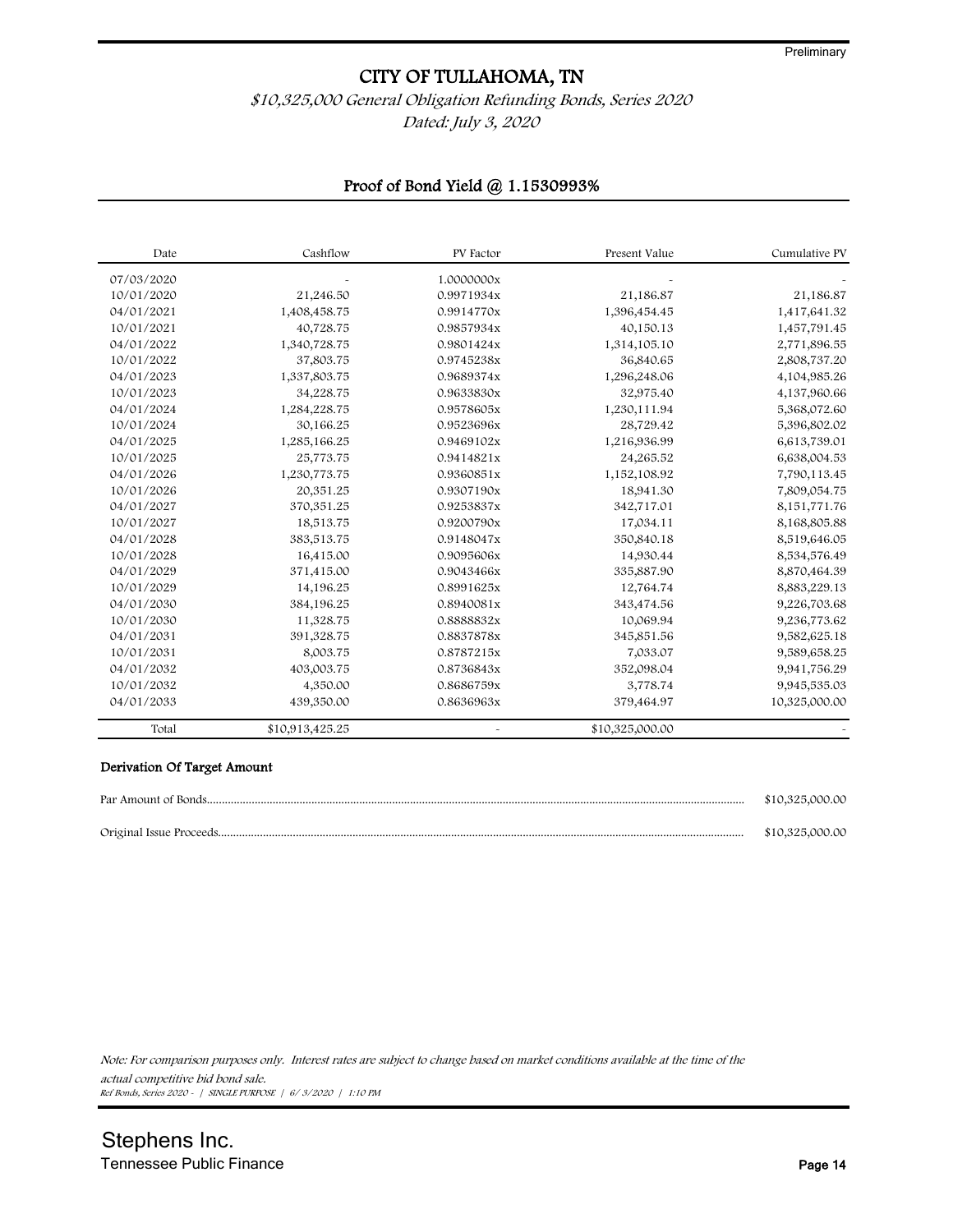## \$10,325,000 General Obligation Refunding Bonds, Series 2020 Dated: July 3, 2020

#### Proof of True Interest Cost (TIC) @ 1.2379838%

| Date       | Cashflow        | PV Factor  | Present Value   | Cumulative PV |
|------------|-----------------|------------|-----------------|---------------|
| 07/03/2020 |                 | 1.0000000x |                 |               |
| 10/01/2020 | 21,246.50       | 0.9969877x | 21,182.50       | 21,182.50     |
| 04/01/2021 | 1,408,458.75    | 0.9908544x | 1,395,577.53    | 1,416,760.02  |
| 10/01/2021 | 40,728.75       | 0.9847588x | 40,108.00       | 1,456,868.02  |
| 04/01/2022 | 1,340,728.75    | 0.9787007x | 1,312,172.20    | 2,769,040.22  |
| 10/01/2022 | 37,803.75       | 0.9726799x | 36,770.95       | 2,805,811.17  |
| 04/01/2023 | 1,337,803.75    | 0.9666961x | 1,293,249.73    | 4,099,060.90  |
| 10/01/2023 | 34,228.75       | 0.9607492x | 32,885.24       | 4,131,946.15  |
| 04/01/2024 | 1,284,228.75    | 0.9548388x | 1,226,231.46    | 5,358,177.60  |
| 10/01/2024 | 30,166.25       | 0.9489648x | 28,626.71       | 5,386,804.31  |
| 04/01/2025 | 1,285,166.25    | 0.9431269x | 1,212,074.89    | 6,598,879.20  |
| 10/01/2025 | 25,773.75       | 0.9373250x | 24,158.38       | 6,623,037.58  |
| 04/01/2026 | 1,230,773.75    | 0.9315587x | 1,146,537.97    | 7,769,575.55  |
| 10/01/2026 | 20,351.25       | 0.9258279x | 18,841.75       | 7,788,417.30  |
| 04/01/2027 | 370,351.25      | 0.9201323x | 340,772.16      | 8,129,189.46  |
| 10/01/2027 | 18,513.75       | 0.9144718x | 16,930.30       | 8,146,119.77  |
| 04/01/2028 | 383,513.75      | 0.9088461x | 348,554.99      | 8,494,674.76  |
| 10/01/2028 | 16,415.00       | 0.9032551x | 14,826.93       | 8,509,501.69  |
| 04/01/2029 | 371,415.00      | 0.8976984x | 333,418.65      | 8,842,920.34  |
| 10/01/2029 | 14,196.25       | 0.8921759x | 12,665.55       | 8,855,585.89  |
| 04/01/2030 | 384,196.25      | 0.8866874x | 340,661.96      | 9,196,247.86  |
| 10/01/2030 | 11,328.75       | 0.8812326x | 9,983.26        | 9,206,231.12  |
| 04/01/2031 | 391,328.75      | 0.8758114x | 342,730.19      | 9,548,961.30  |
| 10/01/2031 | 8,003.75        | 0.8704236x | 6,966.65        | 9,555,927.96  |
| 04/01/2032 | 403,003.75      | 0.8650689x | 348,625.99      | 9,904,553.95  |
| 10/01/2032 | 4,350.00        | 0.8597471x | 3,739.90        | 9,908,293.85  |
| 04/01/2033 | 439,350.00      | 0.8544581x | 375,406.15      | 10,283,700.00 |
| Total      | \$10,913,425.25 |            | \$10,283,700.00 |               |

#### Derivation Of Target Amount

|                      | \$10,325,000.00 |
|----------------------|-----------------|
|                      | \$(41,300.00)   |
| Total Purchase Price | \$10,283,700.00 |

Note: For comparison purposes only. Interest rates are subject to change based on market conditions available at the time of the

actual competitive bid bond sale. Ref Bonds, Series 2020 - | SINGLE PURPOSE | 6/ 3/2020 | 1:10 PM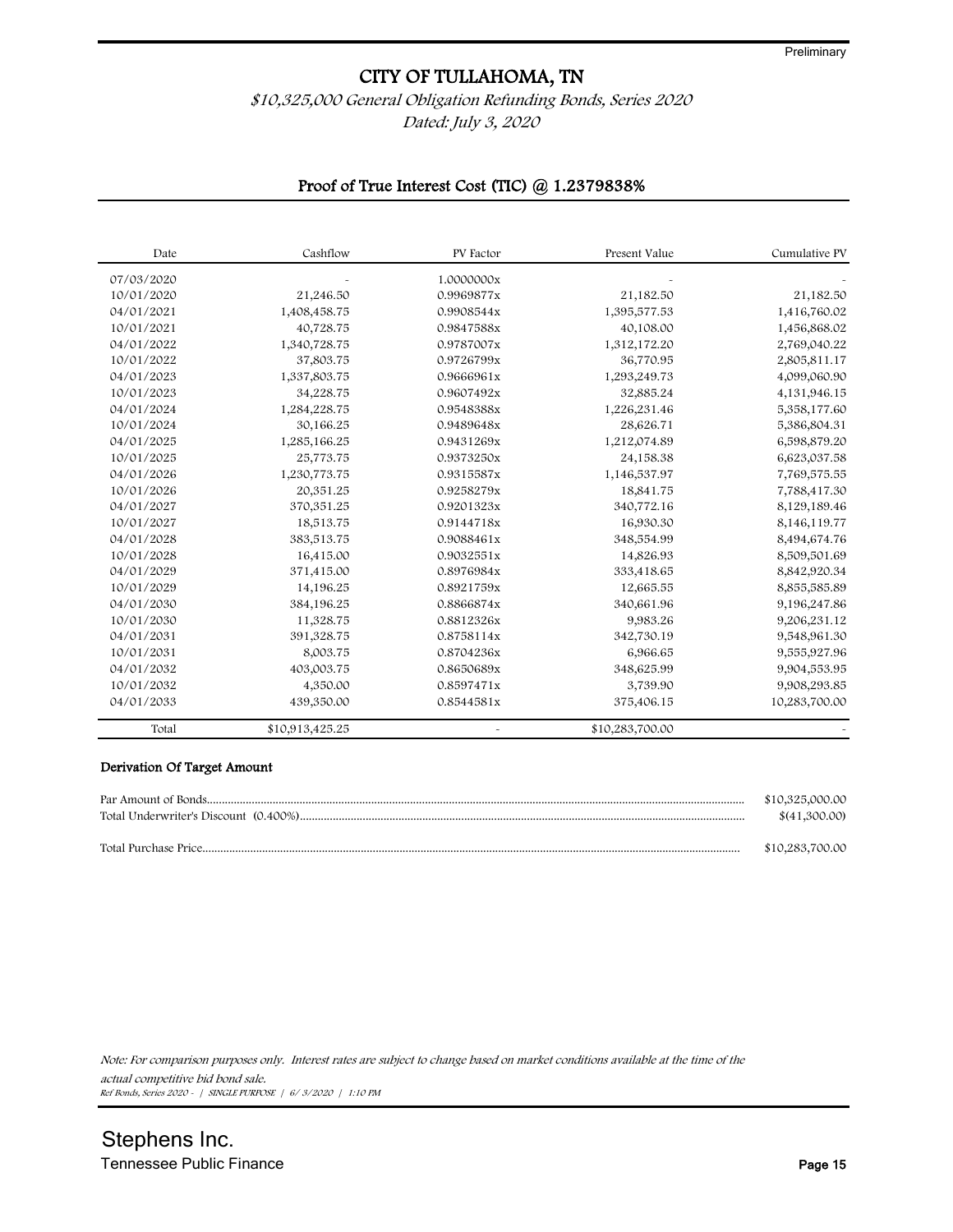## \$10,325,000 General Obligation Refunding Bonds, Series 2020

Dated: July 3, 2020

## Derivation Of Form 8038 Yield Statistics

| Maturity                                          | Issuance Value  | Coupon | Price                 | Issuance Price  | Exponent    | Bond Years                                                               |
|---------------------------------------------------|-----------------|--------|-----------------------|-----------------|-------------|--------------------------------------------------------------------------|
| 07/03/2020                                        |                 |        |                       |                 |             |                                                                          |
| 04/01/2021                                        | 1,365,000.00    | 0.400% | 100.000%              | 1,365,000.00    | 0.7444444x  | 1,016,166.67                                                             |
| 04/01/2022                                        | 1,300,000.00    | 0.450% | 100.000%              | 1,300,000.00    | 1.7444444x  | 2,267,777.78                                                             |
| 04/01/2023                                        | 1,300,000.00    | 0.550% | 100.000%              | 1,300,000.00    | 2.7444444x  | 3,567,777.78                                                             |
| 04/01/2024                                        | 1,250,000.00    | 0.650% | 100.000%              | 1,250,000.00    | 3.7444444x  | 4,680,555.56                                                             |
| 04/01/2025                                        | 1,255,000.00    | 0.700% | 100.000%              | 1,255,000.00    | 4.7444444x  | 5,954,277.78                                                             |
| 04/01/2026                                        | 1,205,000.00    | 0.900% | 100.000%              | 1,205,000.00    | 5.7444444x  | 6,922,055.56                                                             |
| 04/01/2027                                        | 350,000.00      | 1.050% | 100.000%              | 350,000.00      | 6.7444444x  | 2,360,555.56                                                             |
| 04/01/2028                                        | 365,000.00      | 1.150% | 100.000%              | 365,000.00      | 7.7444444x  | 2,826,722.22                                                             |
| 04/01/2029                                        | 355,000.00      | 1.250% | 100.000%              | 355,000.00      | 8.7444444x  | 3,104,277.78                                                             |
| 04/01/2030                                        | 370,000.00      | 1.550% | 100.000%              | 370,000.00      | 9.7444444x  | 3,605,444.44                                                             |
| 04/01/2031                                        | 380,000.00      | 1.750% | 100.000%              | 380,000.00      | 10.7444444x | 4,082,888.89                                                             |
| 04/01/2032                                        | 395,000.00      | 1.850% | 100.000%              | 395,000.00      | 11.7444444x | 4,639,055.56                                                             |
| 04/01/2033                                        | 435,000.00      | 2.000% | 100.000%              | 435,000.00      | 12.7444444x | 5,543,833.33                                                             |
| 04/01/2034                                        |                 | 2.000% | 100.000%              |                 | 13.7444444x |                                                                          |
| Total                                             | \$10,325,000.00 |        | $\tilde{\phantom{a}}$ | \$10,325,000.00 |             | \$50,571,388.89                                                          |
| Description of Bonds<br>Uses of Proceeds of Issue |                 |        |                       |                 |             | 4/01/2034<br>10,325,000.00<br>10,325,000.00<br>4.898 Years<br>1.1530993% |

|                               | 127, 138. 75  |
|-------------------------------|---------------|
|                               |               |
|                               |               |
| Description of Refunded Bonds |               |
|                               | 10,193,630.57 |
|                               |               |
|                               | 5.106 Years   |
|                               |               |

Last date on which the refunded bonds will be called................................................................................................................................ 8/02/2020

Note: For comparison purposes only. Interest rates are subject to change based on market conditions available at the time of the actual competitive bid bond sale.

Ref Bonds, Series 2020 - | SINGLE PURPOSE | 6/ 3/2020 | 1:10 PM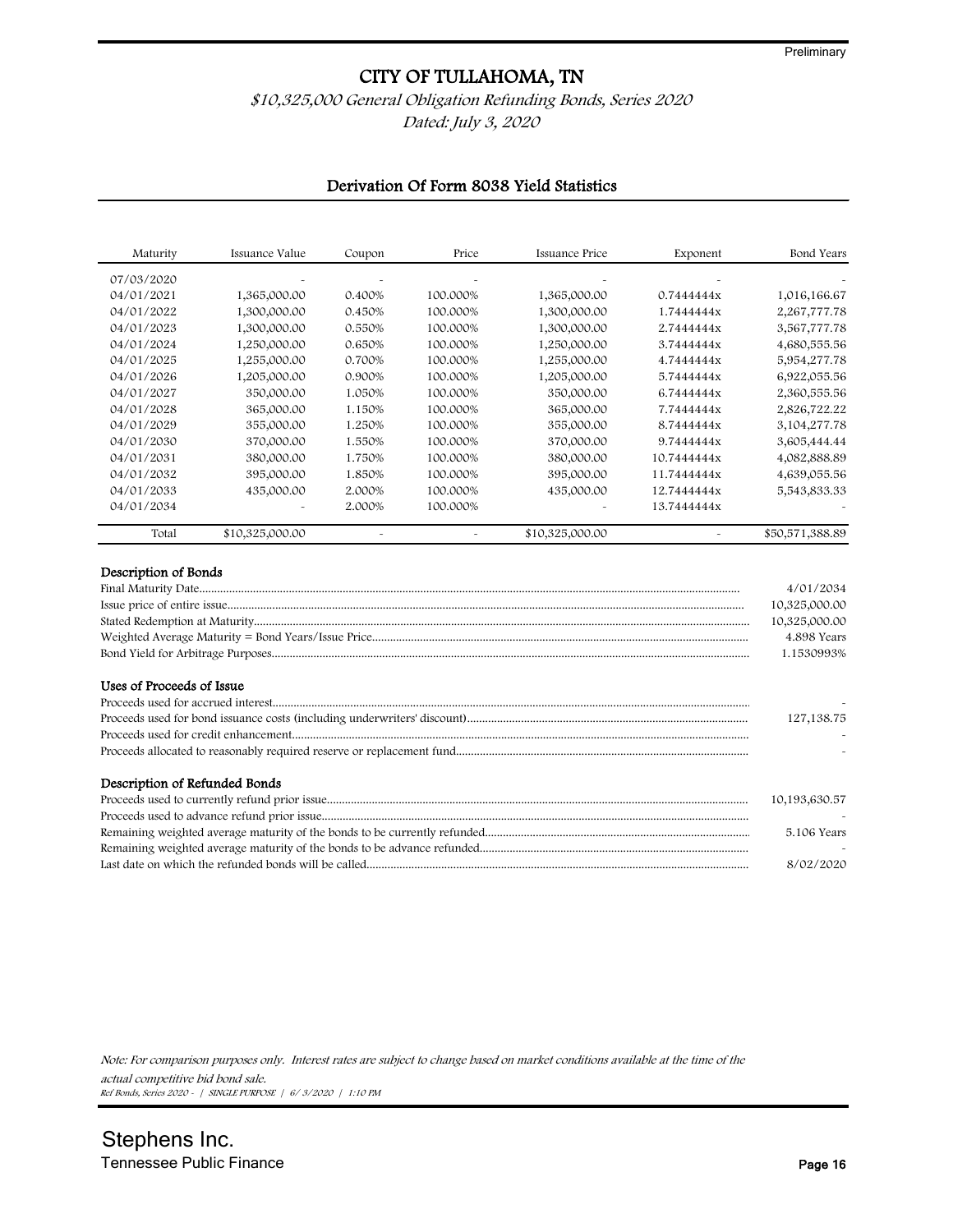## \$10,325,000 General Obligation Refunding Bonds, Series 2020 Dated: July 3, 2020

## Form 8038 Refunded Bonds

| <b>Issue Price</b> | Price                 | FV Principal    | Coupon                | Type of Bond  | Date                      |
|--------------------|-----------------------|-----------------|-----------------------|---------------|---------------------------|
|                    |                       |                 |                       |               | Ref Bonds, Series 2006    |
| 1,040,000.00       | 100.000%              | 1,040,000.00    | 4.000%                | Serial Coupon | 04/01/2021                |
| 1,035,000.00       | 100.000%              | 1,035,000.00    | 4.000%                | Serial Coupon | 04/01/2022                |
| 1,025,000.00       | 100.000%              | 1,025,000.00    | 4.000%                | Serial Coupon | 04/01/2023                |
| 1,015,000.00       | 100.000%              | 1,015,000.00    | 4.000%                | Serial Coupon | 04/01/2024                |
| 1,005,000.00       | 100.000%              | 1,005,000.00    | 4.000%                | Serial Coupon | 04/01/2025                |
| 995,000.00         | 100.000%              | 995,000.00      | 4.000%                | Serial Coupon | 04/01/2026                |
| \$6,115,000.00     | $\tilde{\phantom{a}}$ | \$6,115,000.00  | $\tilde{\phantom{a}}$ |               | Subtotal                  |
|                    |                       |                 |                       |               |                           |
|                    |                       |                 |                       |               | School Bonds, Series 2010 |
| 100,000.00         | 100.000%              | 100,000.00      | 2.625%                | Serial Coupon | 10/01/2020                |
| 100,000.00         | 100.000%              | 100,000.00      | 2.750%                | Serial Coupon | 10/01/2021                |
| 150,000.00         | 100.000%              | 150,000.00      | 3.000%                | Serial Coupon | 10/01/2022                |
| 150,000.00         | 100.000%              | 150,000.00      | 3.000%                | Serial Coupon | 10/01/2023                |
| 200,000.00         | 100.000%              | 200,000.00      | 3.125%                | Serial Coupon | 10/01/2024                |
| 200,000.00         | 100.000%              | 200,000.00      | 3.250%                | Serial Coupon | 10/01/2025                |
| 375,000.00         | 100.000%              | 375,000.00      | 3.375%                | Serial Coupon | 10/01/2026                |
| 400,000.00         | 100.000%              | 400,000.00      | 3.500%                | Serial Coupon | 10/01/2027                |
| 400,000.00         | 100.000%              | 400,000.00      | 3.625%                | Serial Coupon | 10/01/2028                |
| 425,000.00         | 100.000%              | 425,000.00      | 3.750%                | Term 1 Coupon | 10/01/2029                |
| 450,000.00         | 100.000%              | 450,000.00      | 3.750%                | Term 1 Coupon | 10/01/2030                |
| 475,000.00         | 100.000%              | 475,000.00      | 4.000%                | Term 2 Coupon | 10/01/2031                |
| 525,000.00         | 100.000%              | 525,000.00      | 4.000%                | Term 2 Coupon | 10/01/2032                |
| \$3,950,000.00     | $\sim$                | \$3,950,000.00  |                       |               | Subtotal                  |
| \$10,065,000.00    |                       | \$10,065,000.00 |                       |               | Total                     |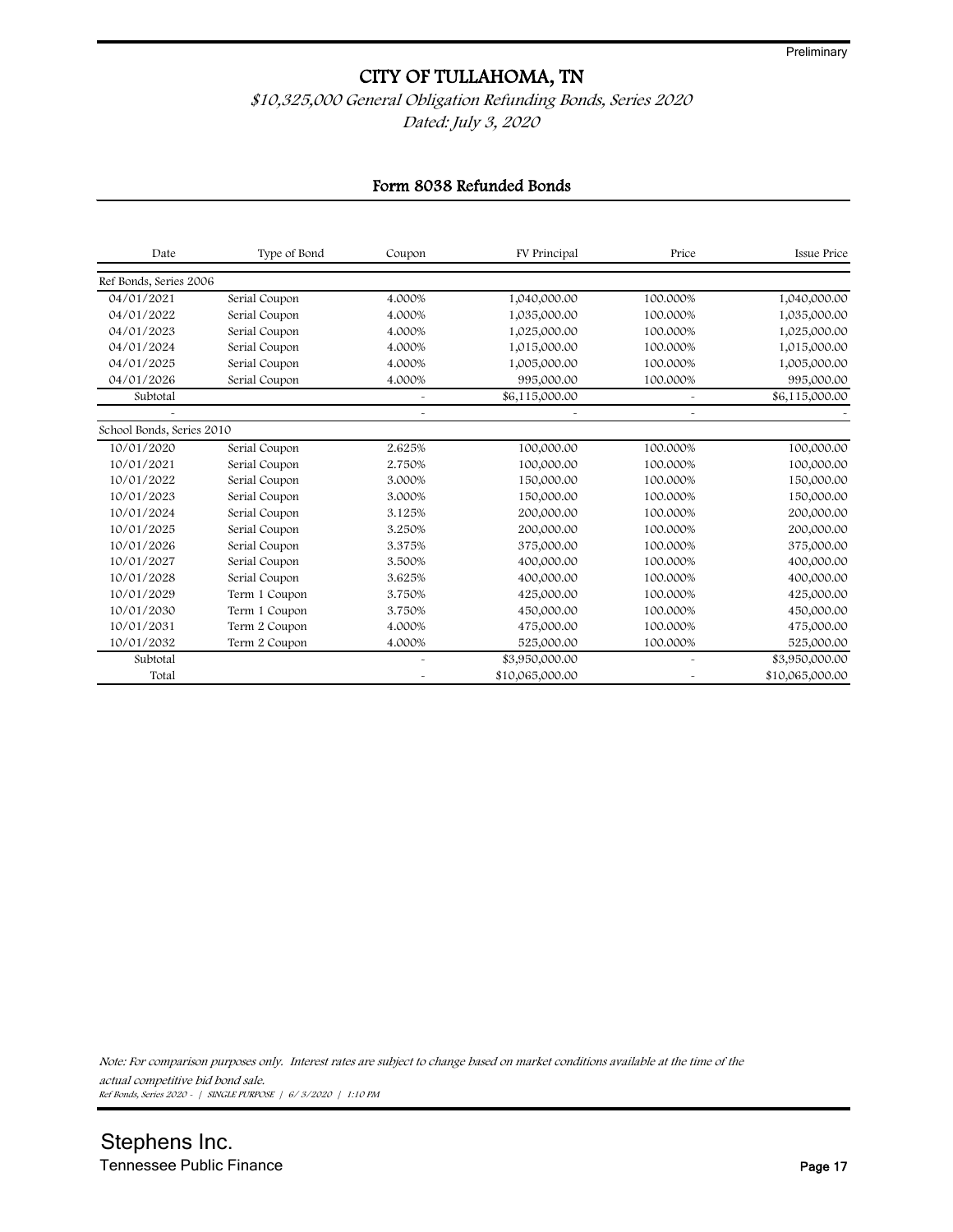\$10,325,000 General Obligation Refunding Bonds, Series 2020 Dated: July 3, 2020

| Sources & Uses                          |                 |  |  |  |
|-----------------------------------------|-----------------|--|--|--|
| Dated 07/03/2020   Delivered 07/03/2020 |                 |  |  |  |
| Sources Of Funds                        |                 |  |  |  |
|                                         | \$10,325,000.00 |  |  |  |
|                                         | \$10,325,000.00 |  |  |  |
| Uses Of Funds                           |                 |  |  |  |
|                                         | 41,300.00       |  |  |  |
|                                         | 85,838.75       |  |  |  |
|                                         | 10,193,630.57   |  |  |  |
|                                         | 4,230.68        |  |  |  |
|                                         | \$10,325,000.00 |  |  |  |

Note: For comparison purposes only. Interest rates are subject to change based on market conditions available at the time of the actual competitive bid bond sale.

Ref Bonds, Series 2020 - | SINGLE PURPOSE | 6/ 3/2020 | 1:10 PM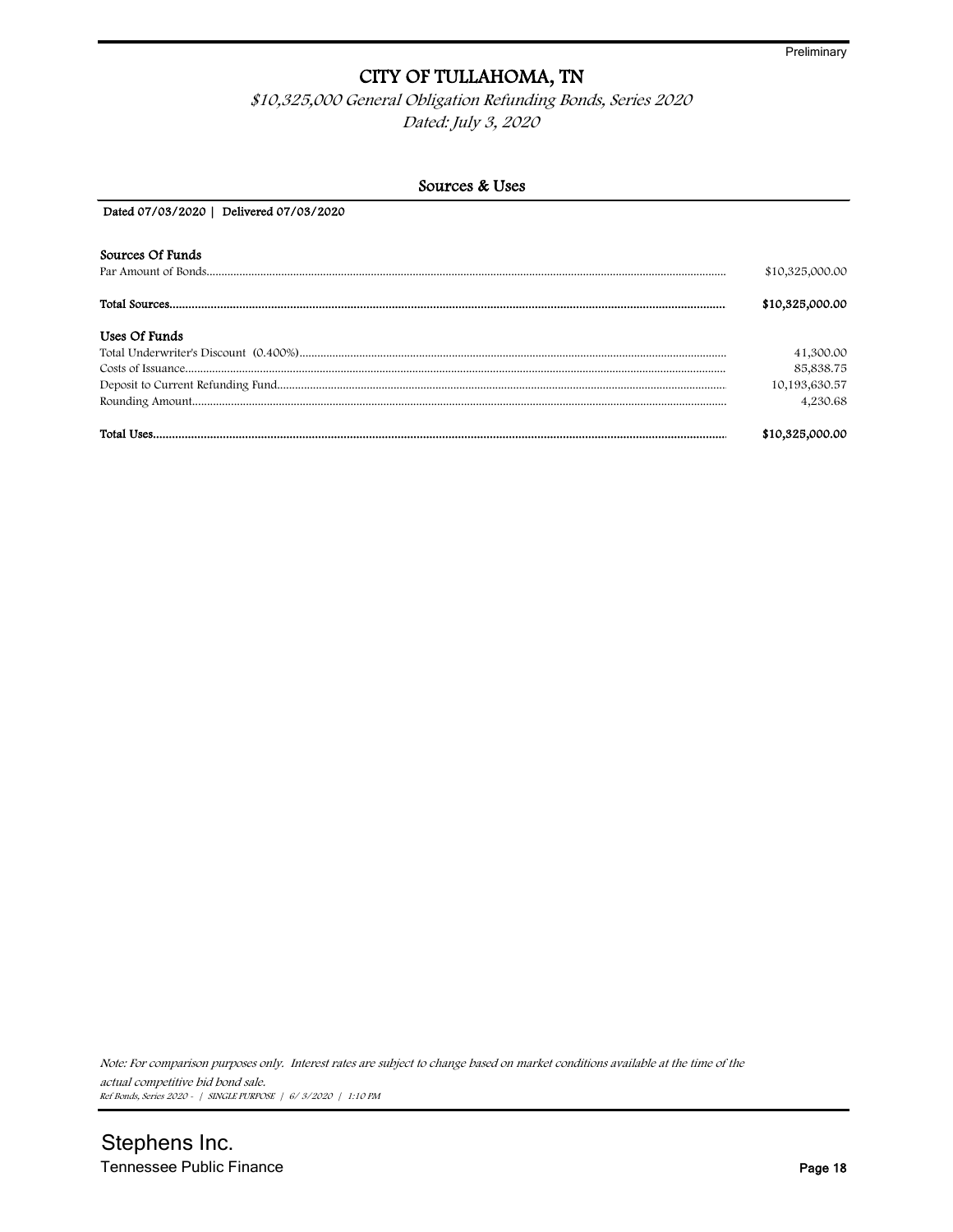\$10,325,000 General Obligation Refunding Bonds, Series 2020 Dated: July 3, 2020

#### Detail Costs Of Issuance

Dated 07/03/2020 | Delivered 07/03/2020

#### COSTS OF ISSUANCE DETAIL

| \$85,838.75 |
|-------------|
| \$1,638.75  |
| \$700.00    |
| \$500.00    |
| \$23,000.00 |
| \$25,000.00 |
| \$35,000.00 |
|             |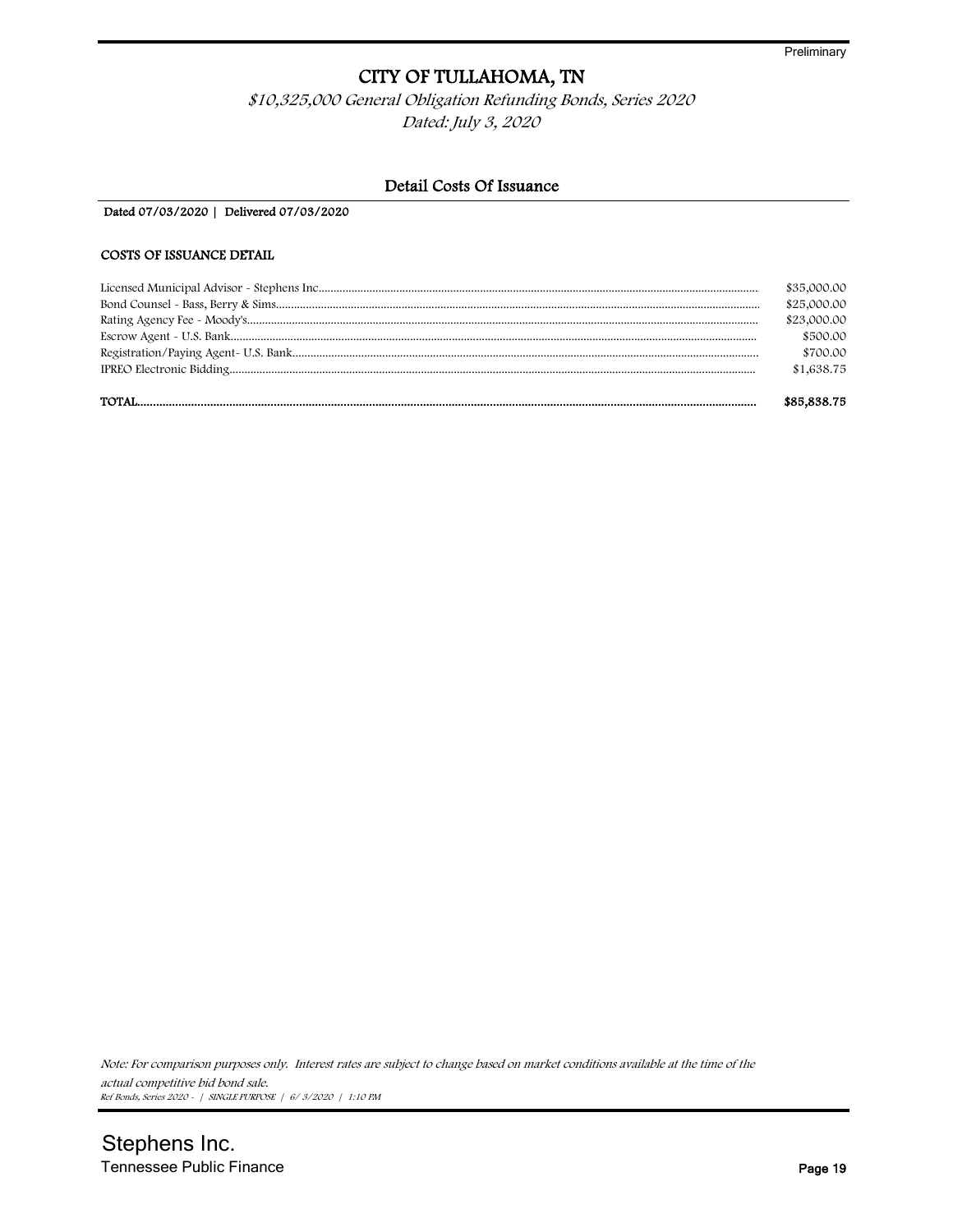Appendix C

# Included Forms

# Refunding Candidates

Series 2006 CT-0253 Form

Series 2010 CT-0253 Form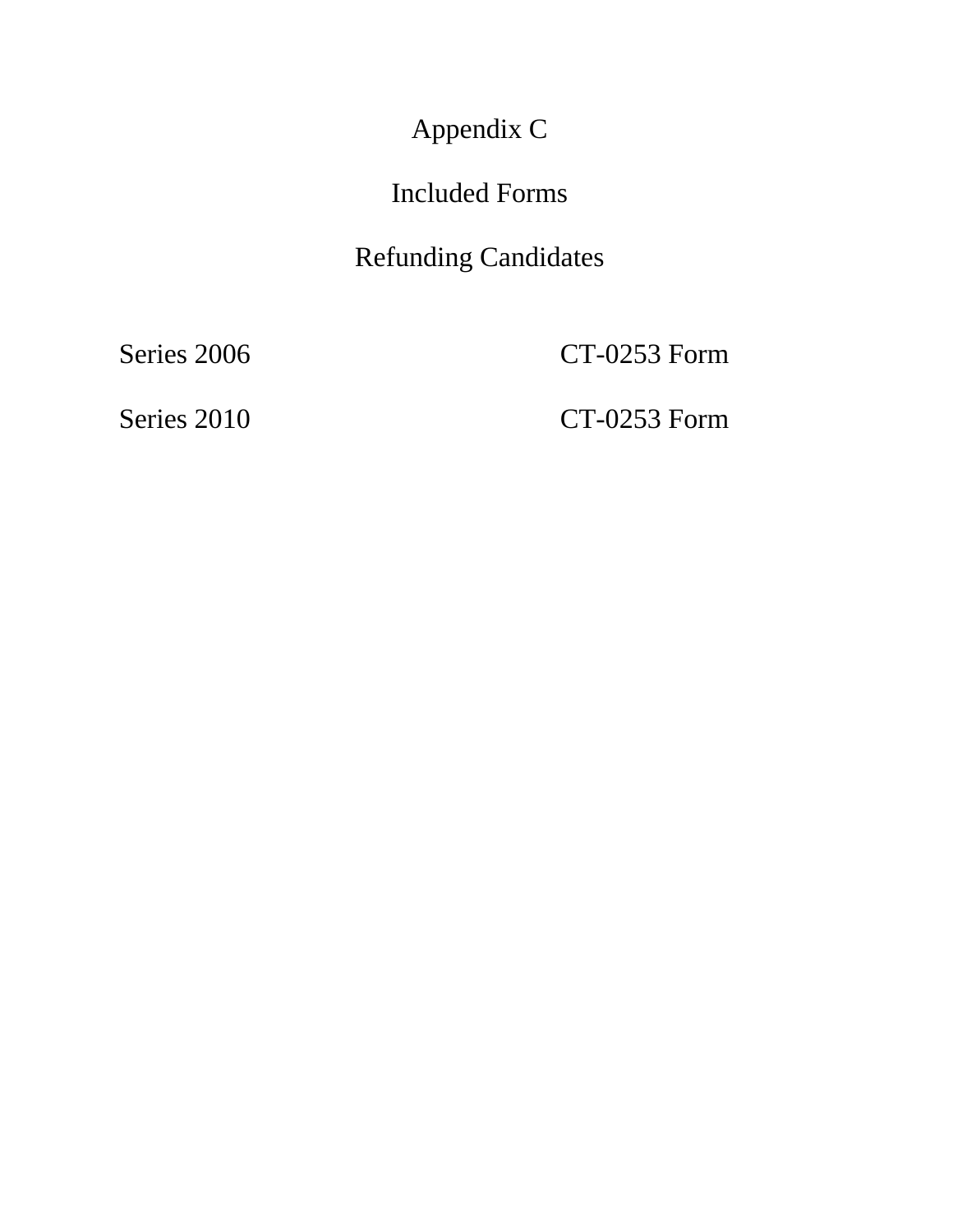Appendix D

City of Tullahoma Debt Management Policy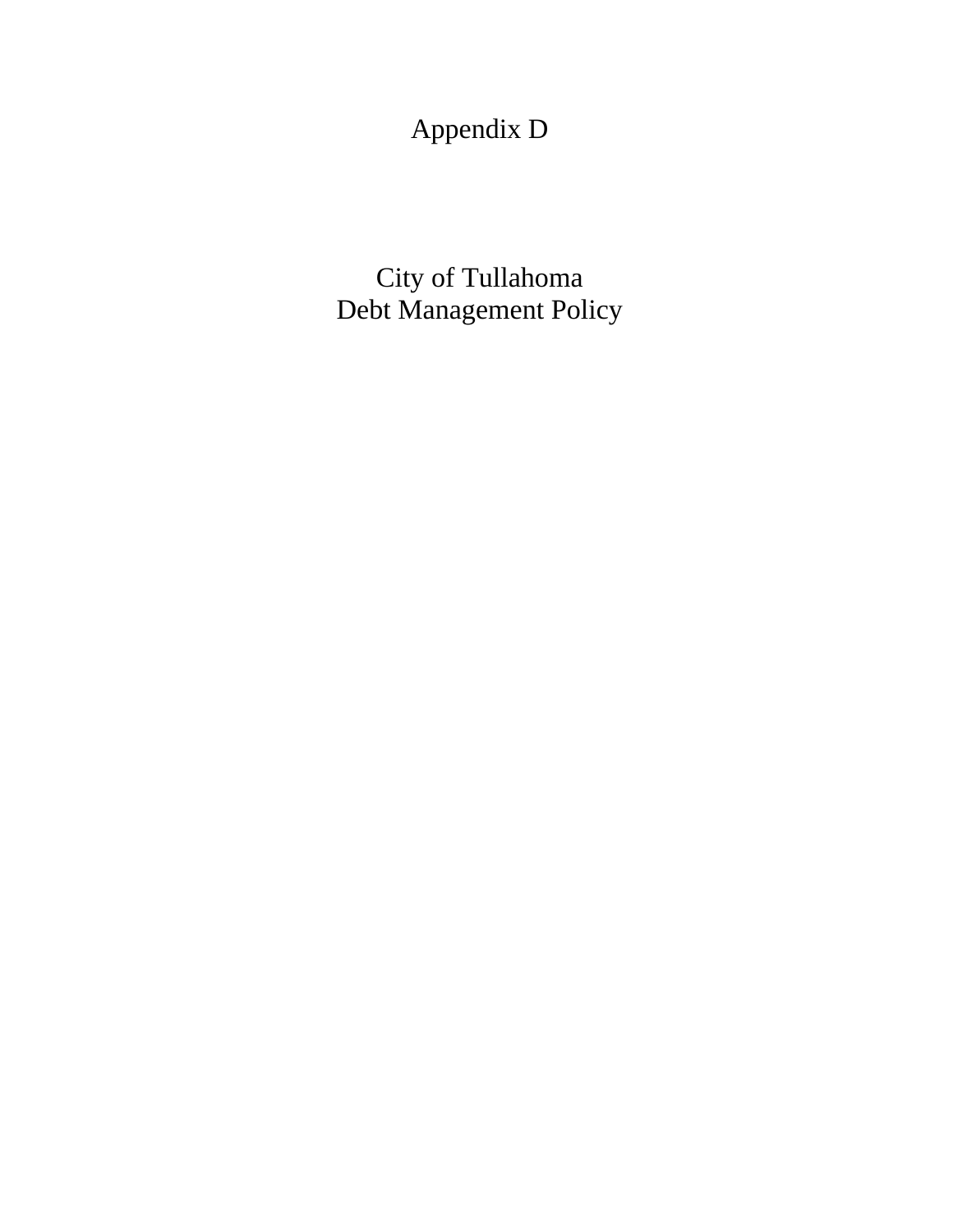#### RESOLUTION NO. 1533

#### A RESOLUTION BY THE BOARD OF MAYOR AND ALDERMEN TO ADOPT A DEBT POLICY FOR THE CITY OF TULLAHOMA, **TENNESSEE**

WHEREAS, the State of Tennessec requires each local government to adopt a debt management policy by January \,2012 that establishes standards in the issuance of public debt; and,

WHEREAS, said the City of Tullahoma desires to ensure not only compliance with state policy, but also provide for sound financial management; and

WHEREAS, a debt management policy is an important component of financial policy and establishes crcditworlhiness objectives; financial disclosure standards; policies on purposes, uses, and structure of debt; and debt administration guidelines.

NOW THEREFORE, BE IT RESOLVED BY THE BOARD OF MAYORAND ALDERMEN OF TULLAHOMA, TENNESSEE that the "City of Tullahoma, TN Debt Policy", as attached hereto and made part of this Resolution by reference be and the same is hereby adopted as the Debt Policy for the City of Tullahoma, Tennessee

BE IT FURTHER RESOLVED BY THE BOARD OF MAYOR AND ALDERMEN OF THE CITY OF TULLAHOMA, TENNESSEE that this Resolution shall be in full force and effect from and after its passage, the public welfare requiring it, as enacted the  $\lambda$  th day of let  $\ell$ -Le, 20ll,

CITY OF TULLAHOMA

LANE CURLEE. MAYOR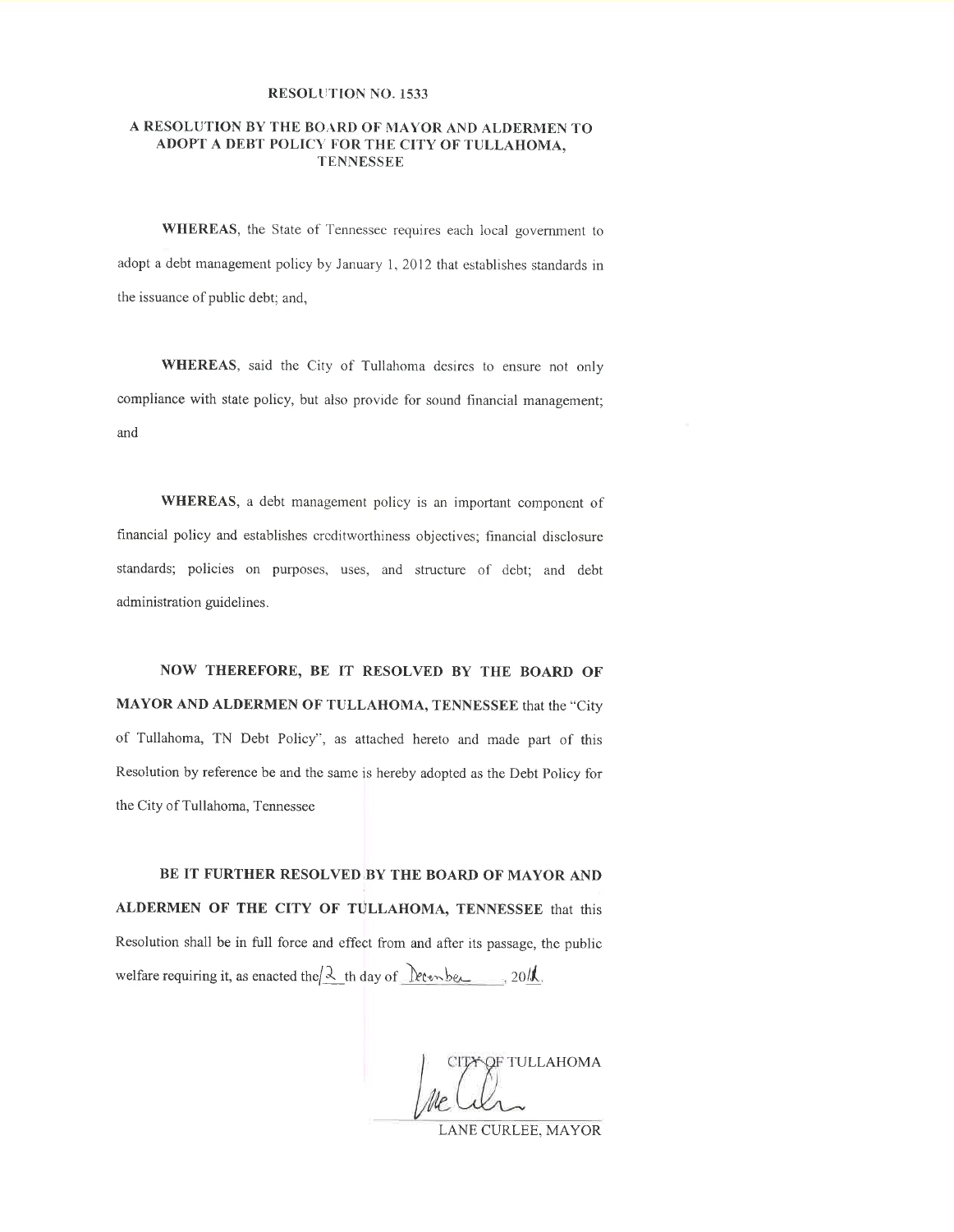ATTEST:

Vanach ROSEMARYWOMACK, CITY RECORDER

APPROVED AS TO FORM & LEGALITY

RANDALL MORRISON, CITY ATTORNEY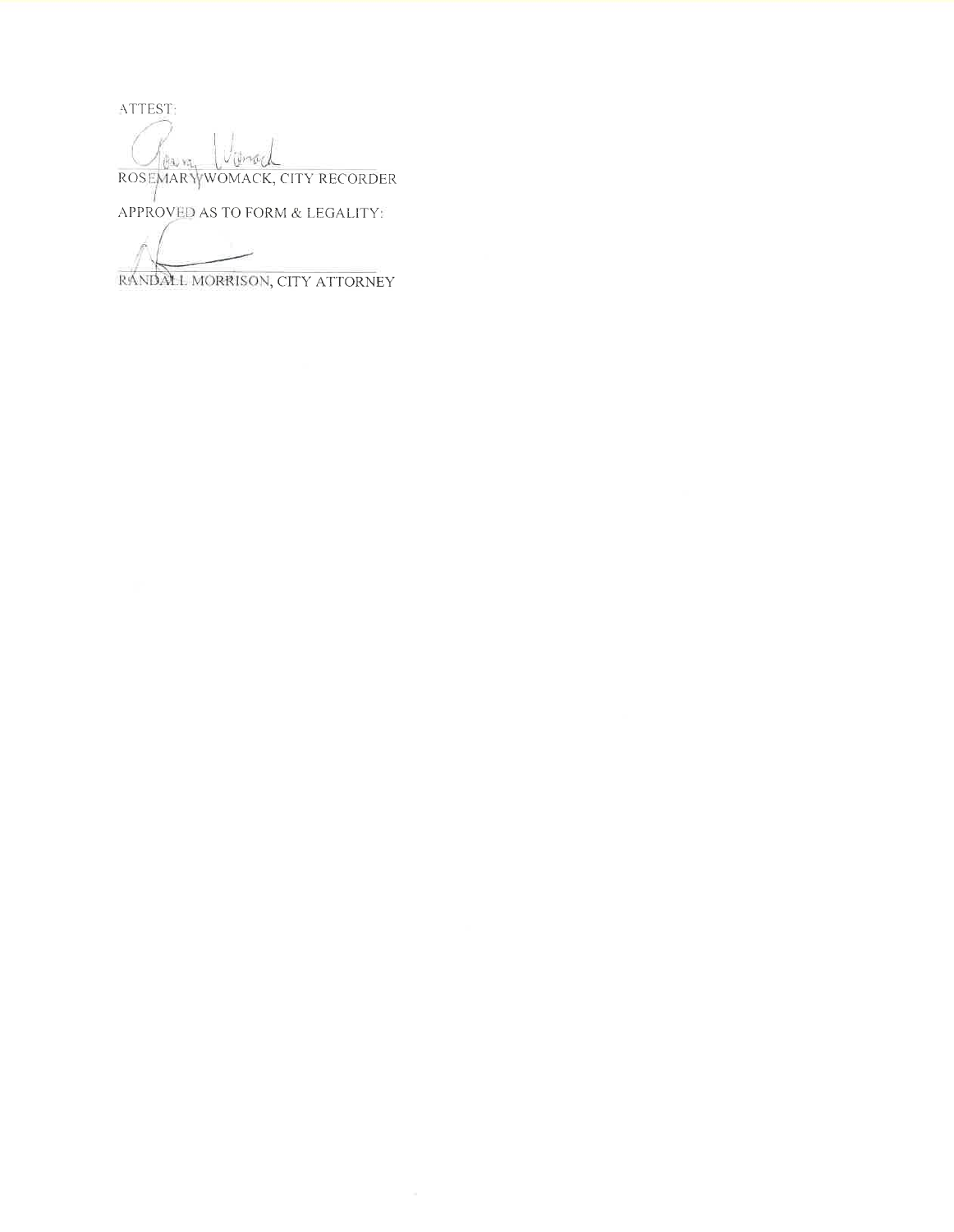Attachment to Resolution No. 1533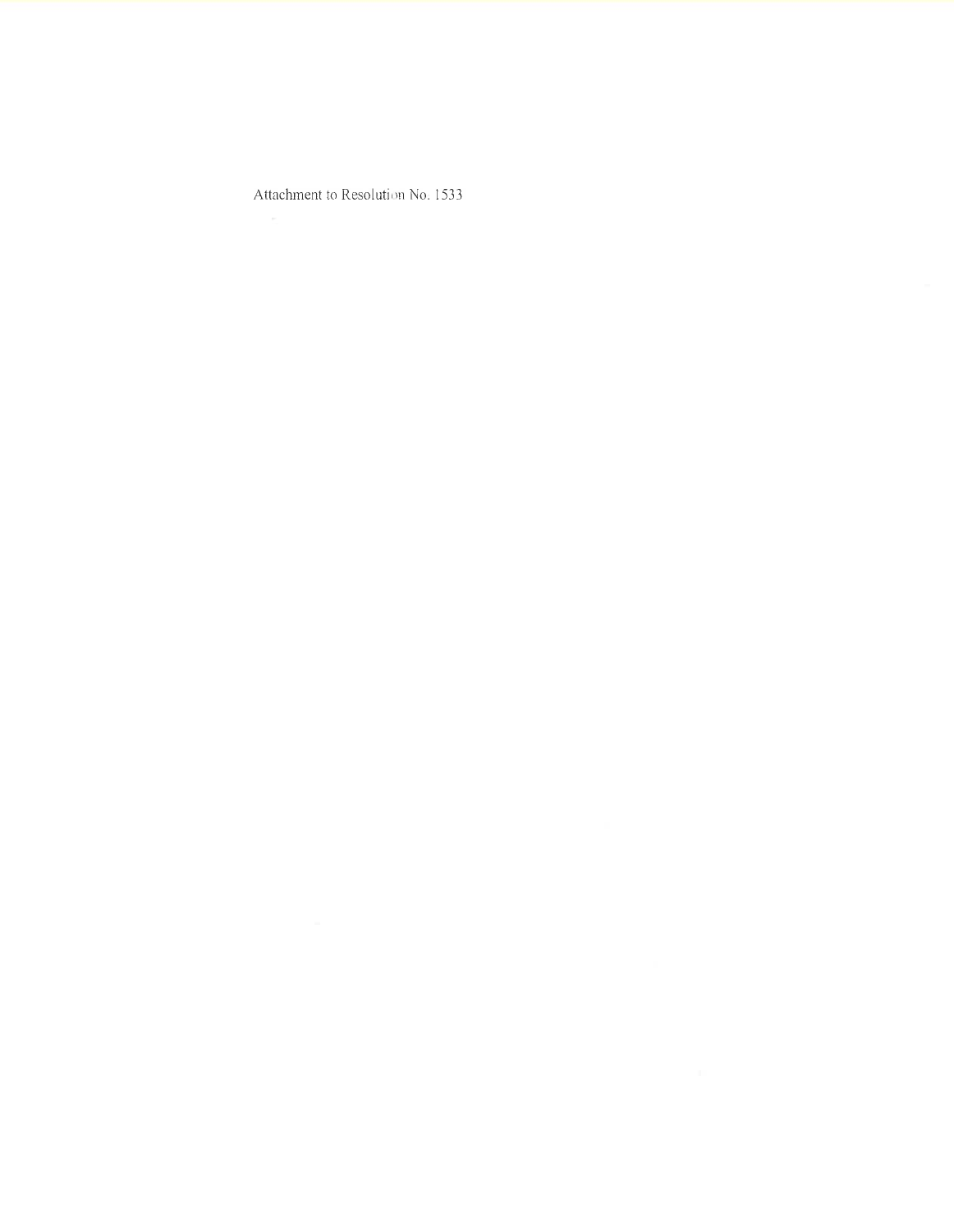## City of Tullahoma, TN Debt Policy

The purpose of this debt policy is to establish a set of parameters by which debt obligations will be undertaken by the City of Tullahoma, TN. Adoption of a debt management policy fulfills the requirements of the State of Tennessee. An additional goal of this policy is to assist decision makers in planning, issuing and managing debt obligations by providing clear direction as to the steps, substance and outcomes desired. ln addition, greater stability over the long-term will be generated by the use of consistent guidelines in issuing debt.

Definition of Debt: All obligations of the City to repay, with or without interest, in installments and/or at a later date, some amount of money utilized for the purchase, construction, or operation of City resources. This includes but is not limited to notes, bond issues, capital leases, and loans of any type (whether from an outside source such as a bank or from another internal fund).

Approval of Debt: Bond anticipation notes, capital outlay notes, grant anticipation notes, and tax and revenue anticipation notes will be submitted to the State of Tennessee Comptroller's Office and the Board of Mayor and Aldermen prior to issuance or entering into the obligation. A plan for refunding debt issues will also be submitted to the Comptroller's Office prior to issuance. Capital or equipment leases may be entered into by the Board of Mayor and Aldermen; however, details on the lease agreement will be forwarded to the Comptroller's Office on the specified form within 45 d ays.

#### Transparency:

- The City shall comply with legal requirements for notice and for public meetings related to debt issuance.
- All notices shall be posted in the customary and required posting locations, including as required local newspapers.
- All costs (including principal, interest, issuance, continuing, and one-time) shall be clearly presented and disclosed to the citizens, Board of Mayor and Aldermen, and other stakeholders in a timely manner.
- The terms and life of each debt issue shall be clearly presented and disclosed to the citizens/members, Board of Mayor and Aldermen, and other stakeholders in a timely manner.
- A debt service schedule outlining the rate of retirement for the principal amount shall be clearly presented and disclosed to the citizens/members, Board of Mayor and Aldermen, and other stakeholders in a timely manner,

#### Role of Debt:

Long-term debt shall not be used to finance current operations. Long-term debt may be used for capital purchase - or construction identified through the capital improvement, regional development, transportation, or master process or plan Short-term debt may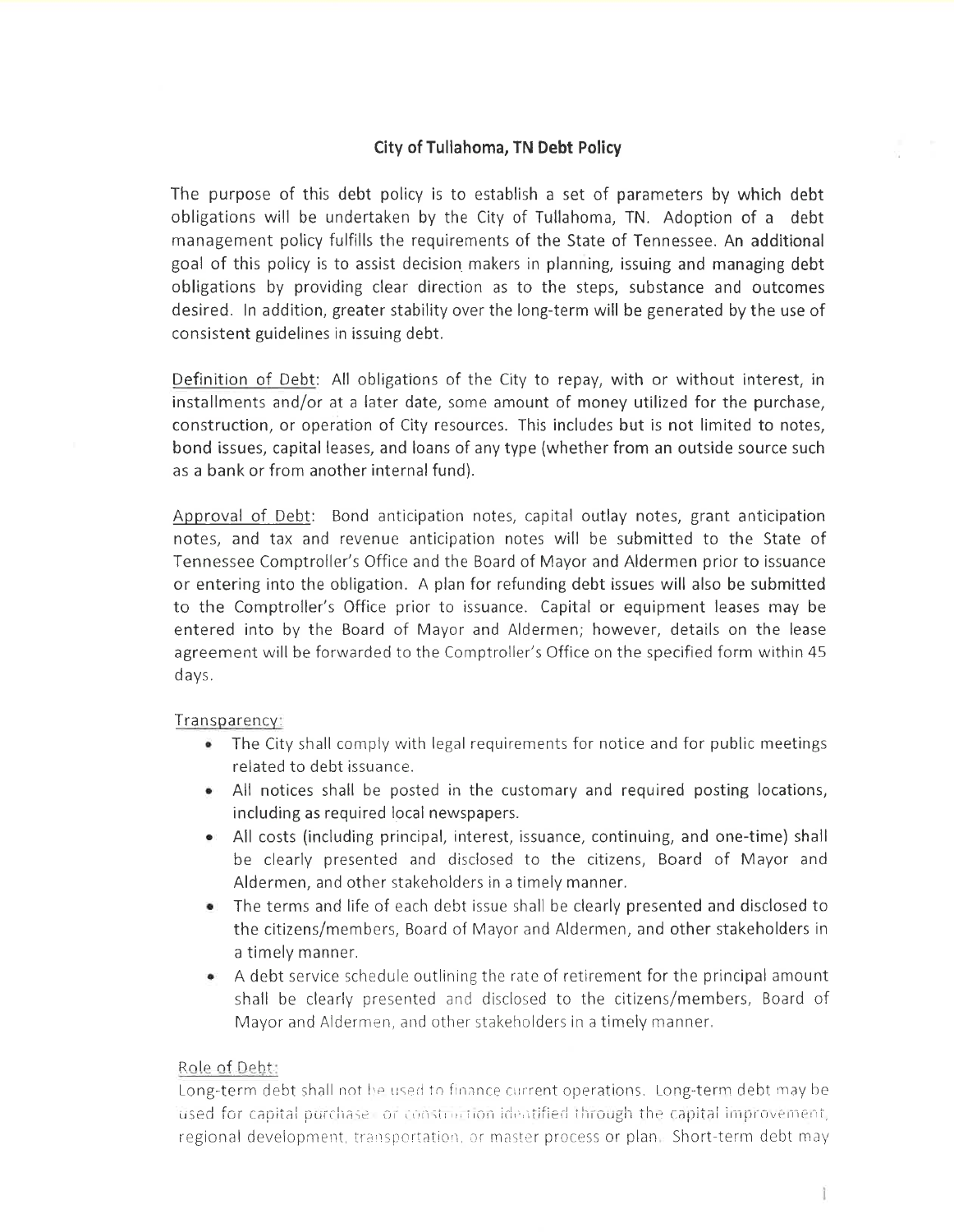be used for certain projects and equipment financing as well as for operational borrowing; however, the City will minimize the use of short-term cash flow borrowings by maintaining adequate working capital and close budget management.

### Tvpes and Limits of Debt:

- The City will seek to structure debt with level or declining debt service payments over the life of each individual bond issue or loan.
- As a rule, the City will not backload, use "wrap-around" techniques, balloon payments or other exotic formats to pursue the financing of projects. When refunding opportunities, natural disasters, other non-general fund revenues, or other external factors occur, the City may utilize non-level debt methods.
- The City may use capital leases to finance short-term projects.
- Bonds backed with a general obligations pledge often have lower interest rates than revenue bonds. The City may use its General Obligation pledge with revenue bond issues when the populations served by the revenue bond projects overlap or significantly are the same as the property tax base of the City. The Board of Mayor and Aldermen and management are commrtted to maintaining rates and fee structures of revenue supported debt at levels that will not require a subsidy from the City's General Fund. [This provision is necessary only if the City has a source of repayment for a revenue bond, such as a water or sewer system.]

### Use of Variable Rate Debt:

- The City recognizes the value of variable rate debt obligations and that cities have greatly benefitted from the use of variable rate debt in the financing of needed infrastructure and capital improvements.
- However, the City also recognizes there are inherent risks associated with the use of variable rate debt and will implement steps to mitigate these risks; including:
	- 1. The City will annually include in its budget an interest rate assumption for any outstanding variable rate debt that takes market fluctuations affecting the rate of interest into consideration.
	- 2. Prior to entering into any variable rate debt obligation that is backed by insurance and secured by a liquidity provider, the Board of Mayor and Aldermen shall be informed of the potential affect on rates as well as any additional costs that might be incurred should the insurance fail
	- $3<sub>1</sub>$  Prior to entering into any variable rate debt obligation that is backed by a letter of credit provider, the Board of Mayor and Aldermen shall be informed of the potential affect on rates as well as any additional costs that might be incurred should the letter of credit fail.
	- $\Box$ . Prior to entering into any variable rate debt obligation, the Board of Mayor and Aldermen will be informed of any terms, conditions, lees, or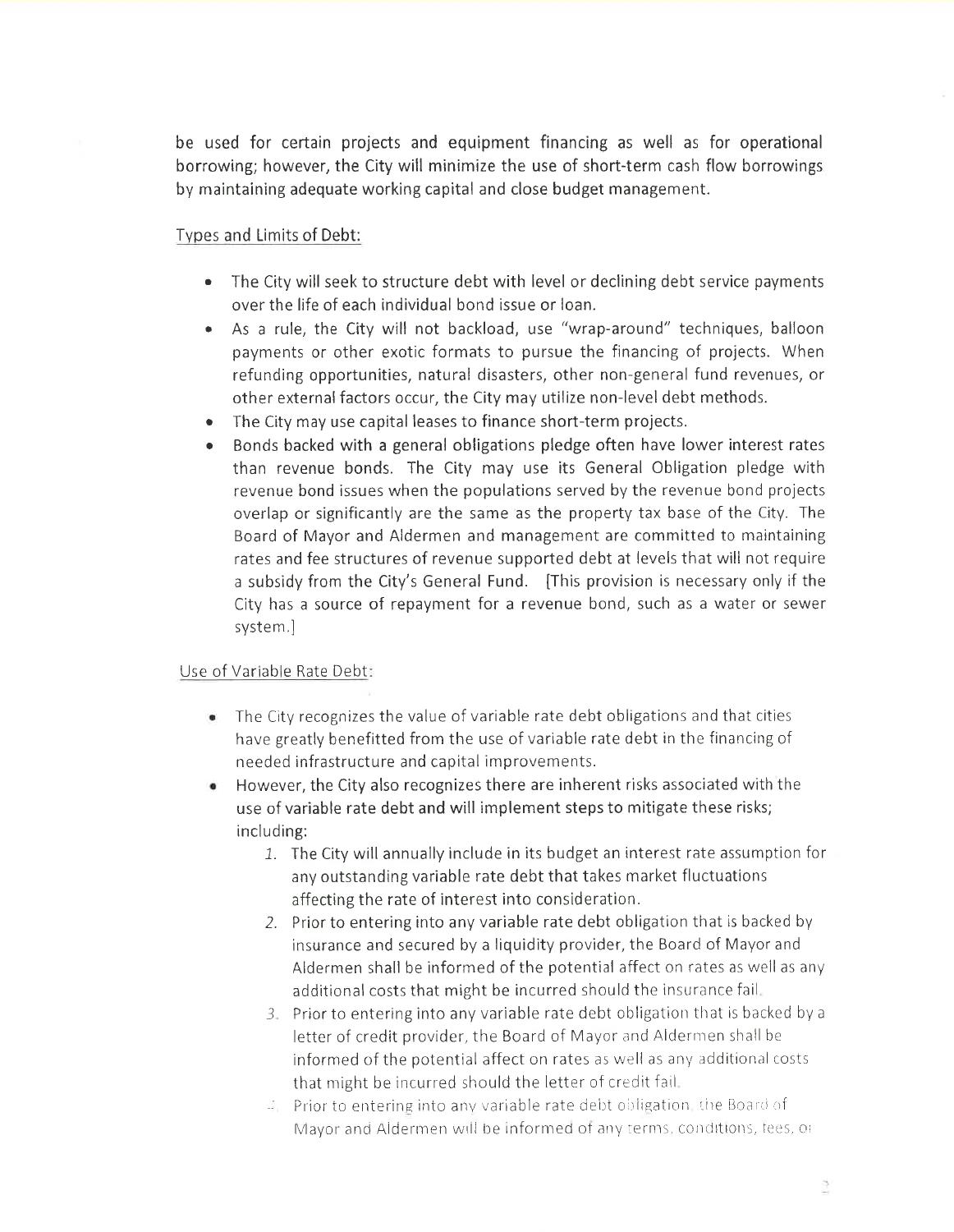other costs associated with the prepayment of variable rate debt obligations.

5. The City shall consult with persons familiar with the arbitrage rules to determine applicability, legal responsibility, and potential consequences associated with any variable rate debt obligation.

#### Use of Derivatives

The City chooses not to use derivative or other exotic financial structures in the management of the City's debt portfolio.

#### Costs of Debt:

- All costs associated with the initial issuance or incurrence of debt, management and repayment of debt (including interest, principal, and fees or charges) shall be disclosed prior to action by the Board of Mayor and Aldermen in accordance with the notice requirements stated above.
- ln cases of variable interest or non-specified costs, detailed explanation of the assumptions shall be provided along with the complete estimate of total costs anticipated to be incurred as part of the debt issue.
- Costs related to the repayment of debt, including liabilities for future years, shall be provided in context of the annual budgets from which such payments will be funded(i.e. General Obligations bonds in context of the General Fund, Revenue bonds in context of the dedicated revenue stream and related expenditures, loans and notes).

#### Refinancing Outstanding Debt

- The City will refund debt when it is in the best financial interest of the City to do so. The decision to refinance must be explicitly approved by the governing body, and all plans for current or advance refunding of debt must be in cornpliance with state laws and regulations.
- The City will consider the following issues when analyzing possible refunding opportunities:
	- 1. Onerous Restrictions Debt may be refinanced to eliminate onerous or restrictive covenants contained in existing debt documents, or to take advantage of changing financial conditions or interest rates
	- 2. Restructuring for Economic Purposes The City will refund debt when it is in the best financial interest of the City to do so. Such refunding may include restructuring to meet unanticipated revenue expectations, achieve cost savings, mitigate irregular debt service payments, or to release reserve funds. Current refunding opportunities may be considered by the City if the refunding generates positive present value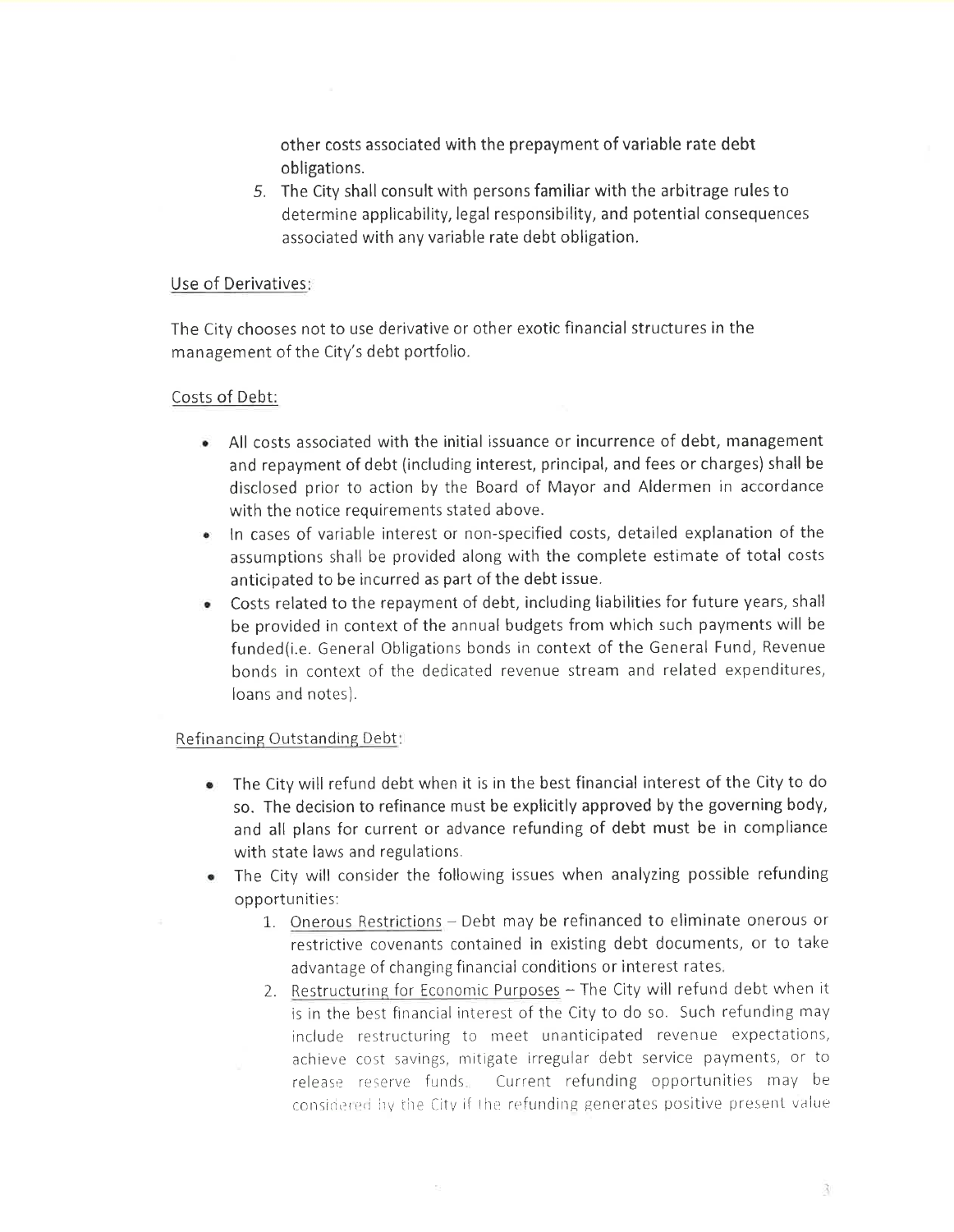savings, and the City may establish a minimum present value savings threshold for any refinancing,

- 3. Term of Refunding Issues The City will refund bonds within the term of the originally issued debt. However, the City may consider maturity extension, when necessary to achieve a desired outcome, provided such extension is legally permissible. The City may also consider shortening the term of the originally issued debt to realize greater savings. The remaining useful life of the financed facility and the concept of intergenerational equity should guide this decision.
- 4. Escrow Structuring  $-$  The City shall utilize the least costly securities available in structuring refunding escrows. Under no circumstances shall an underwriter, agent or financial advisor sell escrow securities to the City from its own account.
- 5. Arbitrage  $-$  The City shall consult with persons familiar with the arbitrage rules to determine applicability, legal responsibility, and potential consequences associated with any refunding.

#### <sup>P</sup>rofessional Services:

The City shall require all professionals engaged in the process of issuing debt to clearly disclose all compensation and consideration received related to services provided in the debt issuance process by both the City and the lender or conduit issuer, if any. This includes "soft" costs or compensations in lieu of direct payments.

- Counsel: The City shall enter into an engagement letter agreement with each lawyer or law firm representing the City in a debt transaction. (No engagement letter is required for any lawyer who is an employee of the City or lawyer or law firm which is under a general appointment or contract to serve as counselto the City. The City does not need an engagement letter with counsel not representing the City, such as underwriters' counsel.)
	- o Financial Advisor: (lf the City chooses to hire financial advisors) The City shall enter into a written agreement with each person or firm serving as financial advisor for debt management and transactions. Whether in <sup>a</sup> competitive sale or negotiated sale, the financial advisor shall not be permitted to bid on, privately place or underwrite an issue for which they are or have been providing advisory services for the issuance or broker any other debt transactions for the City
	- o Underwriter: (lf there is an underwriter) The City shall require the Underwriter to clearly identify itself in writing (e.g., in a response to a request for proposals or in promotional materials provided to an issuer) as an underwriter and not as a financial advisor from the earliest stages of its relationship with the City with respect to that issue. The Underwriter must clarify its primary role as a purchaser of securities in an arm's-length commercial transaction and that it has financial and other